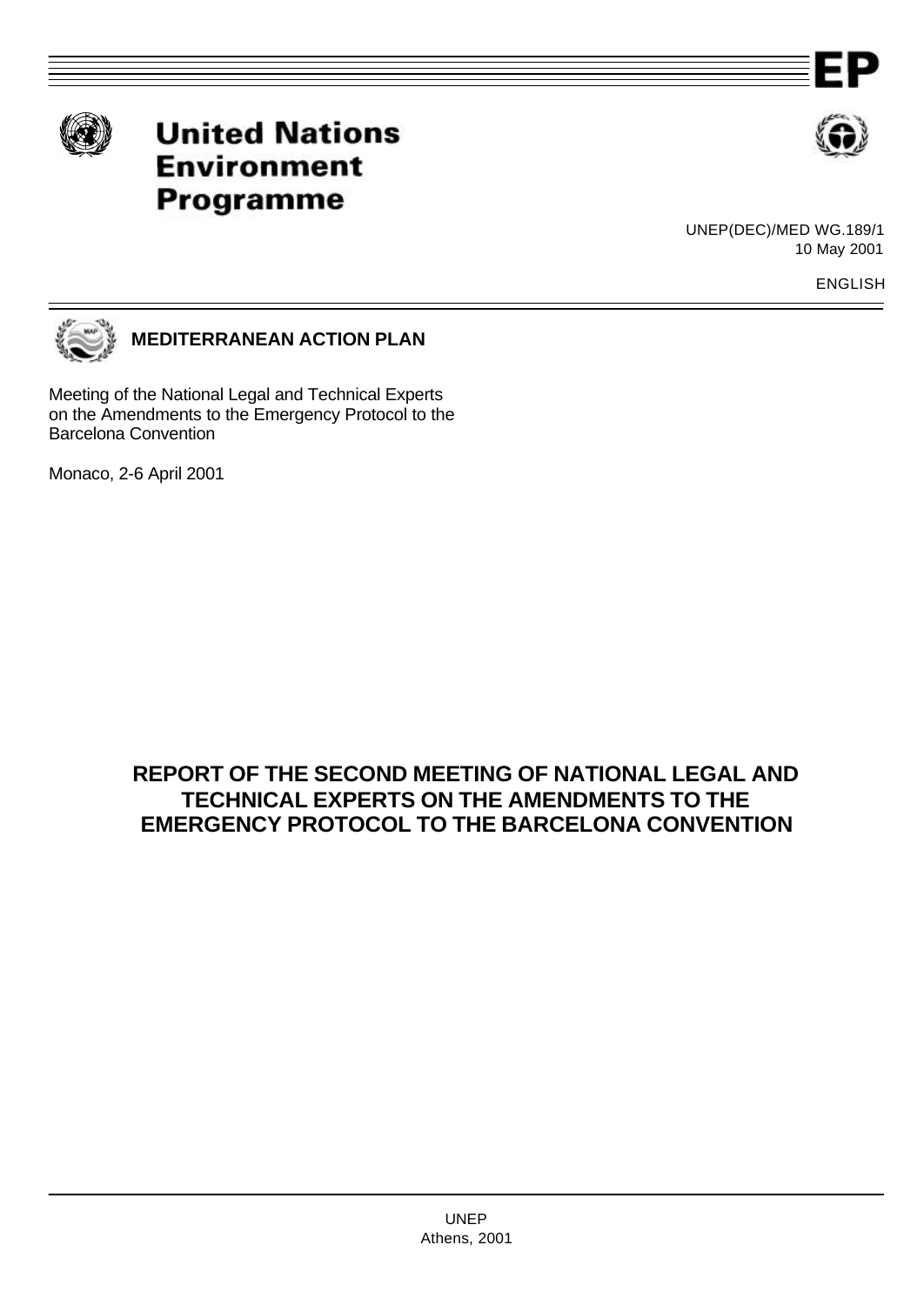### **TABLE OF CONTENTS**

**Page no.**

Report that the contract of the contract of the contract of the contract of the contract of the contract of the contract of the contract of the contract of the contract of the contract of the contract of the contract of th

- Annex I: List of Participants
- Annex II: Agenda
- Annex III : List of Documents
- Annex IV : Draft Protocol concerning cooperation in preventing pollution from ships and in combating pollution of the Mediterranean sea by oil and hazardous and noxious substances in cases of emergency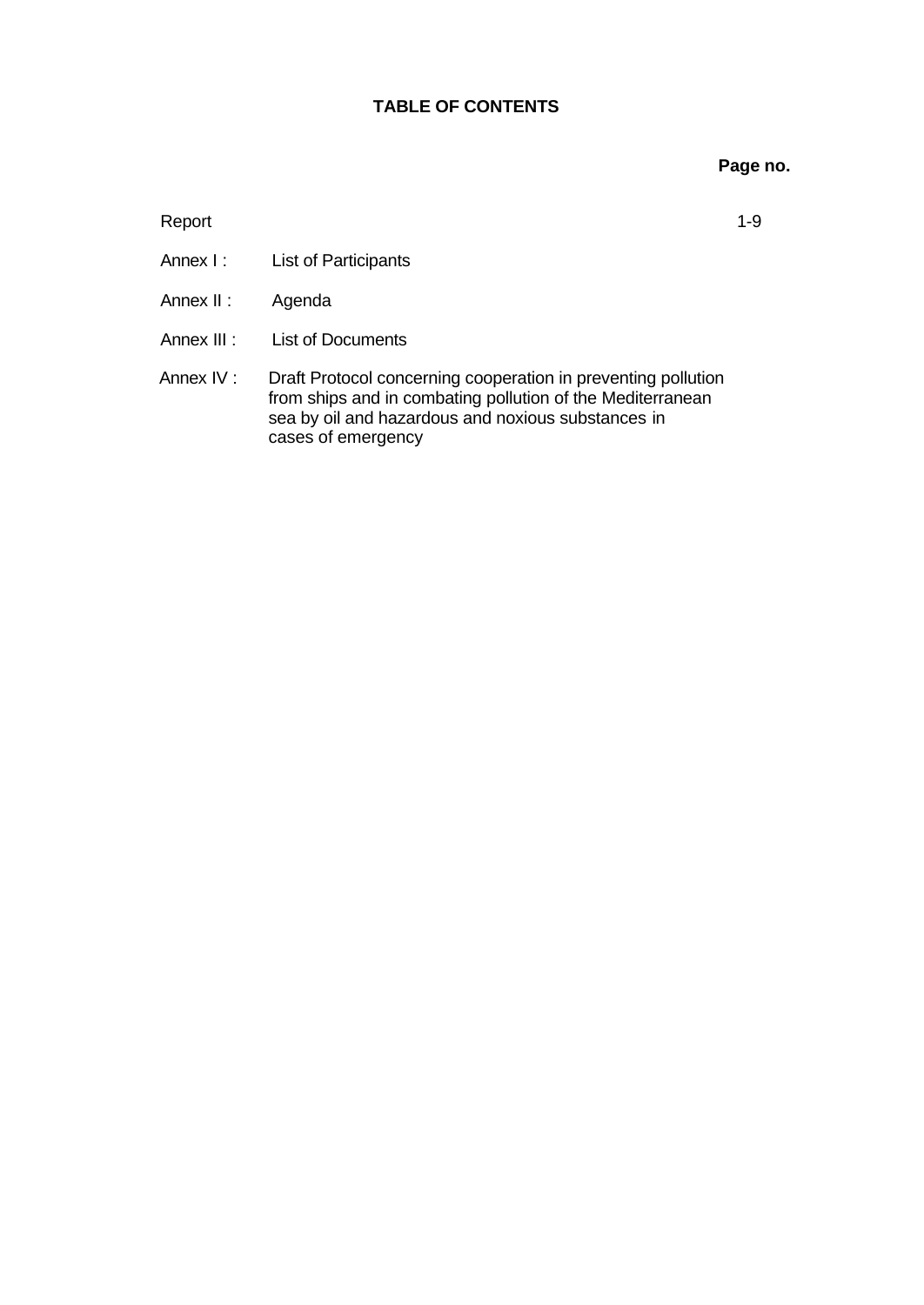### **Introduction**

1. The Second Meeting of National Legal and Technical Experts on the Amendments to the Emergency Protocol to the Barcelona Convention was held in Monaco from 2 to 6 April 2001 at the kind invitation of the Monegasque Government. The Meeting was convened pursuant to a specific recommendation of the Meeting of REMPEC Focal Points, held in Malta from 25 to 28 November 1998 (REMPEC/WG.16/14), and the consequent decision of the Eleventh Ordinary Meeting of the Contracting Parties to the Barcelona Convention, held in Malta from 27 to 30 October 1999 (UNEP(OCA)/MED 19.12/9).

- 2. The principal objectives of the Meeting were:
	- (a) to prepare draft amendments to the Emergency Protocol to be submitted to a conference of plenipotentiaries;
	- (b) to prepare draft amendments to the Annex to Resolution 7 related to the objectives and functions of REMPEC, taking into consideration the new mandate and responsibilities of the Centre, to be presented to the MAP Focal Points meeting and the meeting of the Contracting Parties.

### **Attendance**

3. The Meeting was attended by legal and technical experts from the following Contracting Parties: Algeria, Bosnia and Herzegovina, Croatia, Cyprus, Egypt, European Community, France, Greece, Israel, Italy, Lebanon, Libyan Arab Jamahiriya, Malta, Monaco, Morocco, Slovenia, Spain, Syrian Arab Republic, Tunisia and Turkey.

4. Representatives of the following United Nations bodies, specialized agencies and non-governmental organizations also attended the Meeting as observers: International Maritime Organization, UNEP/IMO Regional Marine Pollution Emergency Response Centre for the Mediterranean Sea (REMPEC), Helsinki Commission, RAMOGE, INDEMER and RAED.

5. A complete list of participants is attached as Annex I to the present report.

### **Agenda item 1: Opening of the Meeting**

6. The Meeting was opened by H.E. Mr Bernard Fautrier, Plenipotentiary Minister for International Cooperation for the Environment and Development of Monaco, who welcomed the participants and emphasized the importance attached by the Principality of Monaco to the sea in both environmental and economic terms. He recalled that the Meeting, which was embarking upon the second stage of the updating of the Emergency Protocol, was called upon to make an important contribution to the last phase of the post-Rio modernization of the legal instruments pertaining to the Mediterranean Sea. The task of the Meeting would be to incorporate further principles, including prevention and precaution, into a text which had become obsolete and only applied once a situation became critical. Even though the instrument to be developed would be of a very technical nature, it was nevertheless one of the means for the integration of human activities into the environment, based on the sustainable development approach in which MAP had always been at the forefront.

7. He recalled that the Principality of Monaco had always, and particularly since the Rio Summit, advocated the need for close collaboration among the various inter-governmental actors concerned with sustainable development in the Mediterranean. The development of the mechanisms to facilitate such cooperation had been the prime objective of the Meeting of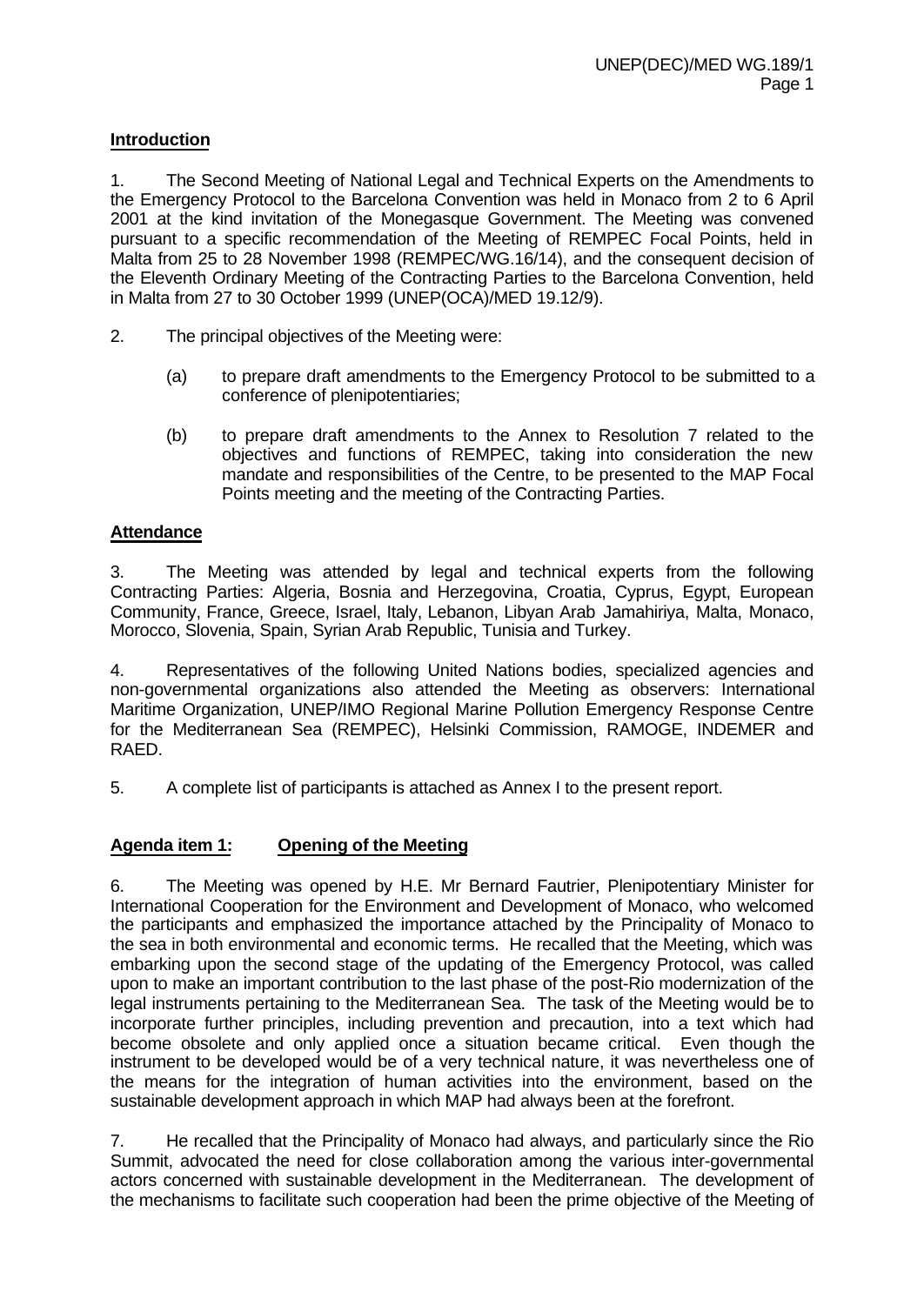Regional Seas Coordinators organized under the aegis of UNEP in Monaco in November 2000. He added that, from the beginning, MAP had developed close relations with such organizations as the Food and Agriculture Organization of the United Nations (FAO), World Health Organization (WHO), International Atomic Energy Agency (IAEA), Intergovernmental Oceanographic Commission (IOC) and International Maritime Organization (IMO). He hoped that the participants in the Meeting would be able to develop legal instruments that were worthy of the forward-looking image which the eco-region had always projected to the world.

8. H.E. Mr. Francis Zammit Dimech, Minister for the Environment of Malta and President of the Bureau of the Contracting Parties to the Barcelona Convention, recalled that the path leading to the Meeting had been long. The main undertaking was to build a regional strategy for the prevention of pollution of the marine environment from ships on a sound legal basis. This regional strategy had been the subject of a resolution adopted by the Contracting Parties, which emphasized the need to amend the Emergency Protocol in order to introduce the provisions required for the implementation of this strategy. Since then, steady progress had been made and the draft amendments before the Meeting were the fruit of a huge harmonized effort. The revision of the Protocol had become imperative in view of the intensity and impact of maritime traffic in the Mediterranean and the need for the rigorous implementation of international regulations, and particularly those of the IMO, on the prevention of maritime accidents and for enhanced cooperation among all parties. The figures were eloquent. The Mediterranean had become one of the seas with the highest density of maritime traffic. Nearly one third of the total volume of the world's sea-borne trade originated from or was directed to Mediterranean ports or passed through the Mediterranean basin. More than one quarter of the world's sea-borne oil traffic transited the Mediterranean. These figures were expected to increase due to the development process, which could not and should not be halted.

9. However, he reminded the participants that development was a means, but not a goal in itself. It was a means to a better and sounder life. This implied that, rather than seeking to reduce the volume of maritime traffic in the Mediterranean, the objective should be to lessen its negative impact on daily life and on the future. All development schemes had to be conditioned by environmental considerations within the context of sustainable development. The best protection of the environment could therefore only be obtained through appropriately controlled development. The task before the Meeting in this respect was to upgrade the Protocol to include both the response component and prevention with a view to achieving the so-called "safety continuum".

10. Referring to the issue of whether the text concerned would result in a significantly amended Protocol or the birth of a new one, he recalled that the Bureau of the Contracting Parties, at its Meeting held in Malta in May 2000, had invited the Secretariat to remind the Contracting Parties that the adoption of a new Protocol would have the advantage of facilitating its entry into force, for which only six ratifications would be required. The new version of the Protocol should provide the necessary legal framework for the Contracting Parties to work together to reduce the impact of shipping operations and to further strengthen their cooperative action, bearing in mind the relevant regulations adopted at the global level, particularly by the IMO.

11. Mr Jean-Claude Sainlos, Senior Deputy Director, IMO, Marine Environment Division, recalled that the task of the Meeting was to propose a finalized new text of the Emergency Protocol with a view to its signature at the plenipotentiary conference proposed to be held in Malta in December 2001. The proposed amendments to be considered by the Meeting placed emphasis on the prevention of pollution from ships, as a framework for MAP's activities in this respect, and in conformity with the OPRC Convention. At the same time, the Meeting was called upon to discuss proposed amendments to the Annex to Resolution 7 concerning the objectives and functions of REMPEC, for consideration by the Contracting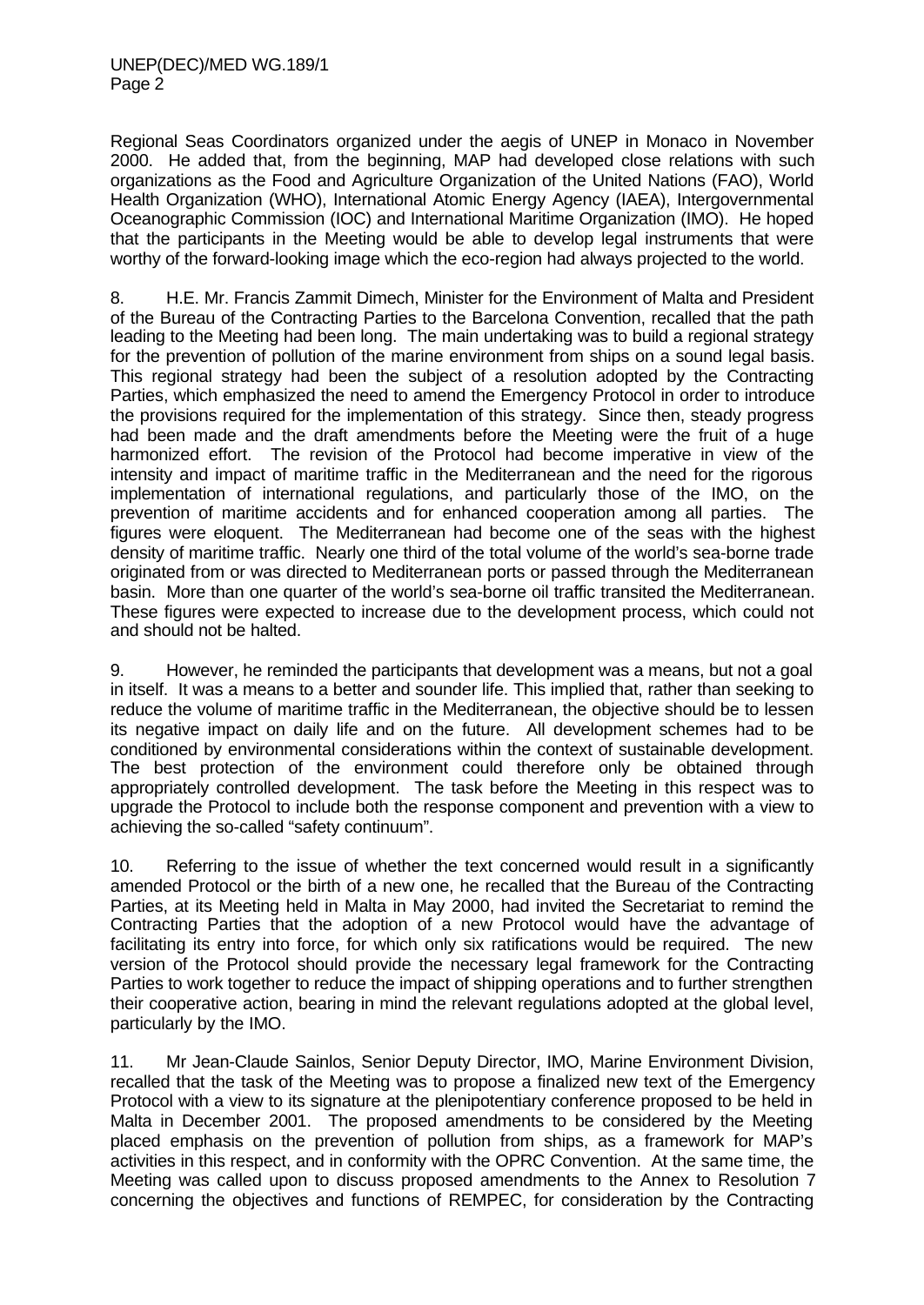Parties, with the particular objective of introducing a preventive component into regional cooperation to protect the marine environment from pollution from ships.

12. He added that regional collaboration was of great importance for the implementation of IMO instruments. However, IMO also placed emphasis on ensuring that the initiatives taken at the regional level regarding the prevention of pollution of the marine environment from ships did not conflict with the rules and regulations adopted at the global level within the framework of IMO. The Mediterranean was an area with a high and increasing intensity of maritime traffic, and a correspondingly high risk of accidental and operational pollution. In order to protect the marine environment against such pollution, there was a particular need for strategic regional cooperation. It was therefore important to consider the means and role to be attributed to REMPEC for the implementation of the new version of the Protocol.

13. Mr Lucien Chabason, UNEP/MAP Coordinator, thanked the authorities of Monaco both for hosting the present Meeting and for their intensive involvement in MAP activities, including the hosting of the next Meeting of the Contracting Parties in November 2001. He also gave thanks to Mr Zammit Dimech, the President of the Bureau of the Contracting Parties, for his constant support to MAP.

14. He recalled that the present Meeting formed part of the process of completing the updating of the Barcelona system of legal instruments, first commenced in 1994, to bring it into line with the principles of sustainable development adopted by the United Nations Conference on Environment and Development (UNCED) in Rio. The Meeting also formed part of the measures adopted at the Mediterranean level in the lead-up to Rio+10. In this respect, it was important for the Mediterranean region to be able to demonstrate its achievements, both at the legal level and in respect of the implementation of the Strategic Action Programme. In this connection, he welcomed the establishment of a specially protected area for marine mammals by France, Italy and Monaco, which demonstrated the results that could be achieved through international cooperation. The Meeting was also being held against the background of a series of high-profile accidents at sea which had caused serious levels of pollution. While the most widely known, such as the Erika off the Atlantic coast of France, had not been in the Mediterranean region, he referred to a number of incidents which had occurred recently in the Mediterranean. Even though the rate of accidents involving seagoing vessels was now much lower than in previous eras, the size of ships and the nature of their loads meant that any accident was liable to give rise to serious pollution problems. Substantial efforts were consequently needed by all the parties concerned to reduce those risks as much as possible. He therefore thanked the IMO and REMPEC for the assistance provided in formulating the proposed amendments to the Protocol, which took into account existing instruments. He hoped that it would be possible to submit a finalized instrument for adoption by the conference of plenipotentiaries to be held in Malta at the end of the year.

15. HSH Prince Albert, Hereditary Prince of Monaco, encouraged the participants in their work of updating the Emergency Protocol and placed emphasis on the need for the coastal States of the Mediterranean Sea to develop modern and effective instruments to combat chronic and accidental pollution from maritime sources. Insofar as compatible with international law, which would undoubtedly undergo significant development in this field, it was also essential to impose similar measures and penalties upon vessels not flying the flag of a Mediterranean coastal State as those applied to States Parties.

16. He recalled that, at the initiative of his grandfather, Prince Albert, Monaco had long demonstrated its concern for the preservation of the sea and the marine and coastal environment. More recently, his father, the Sovereign Prince, had played an important role in the initiative of implementing the RAMOGE Agreement in a context of rising regional awareness of problems related to marine pollution from both maritime and land-based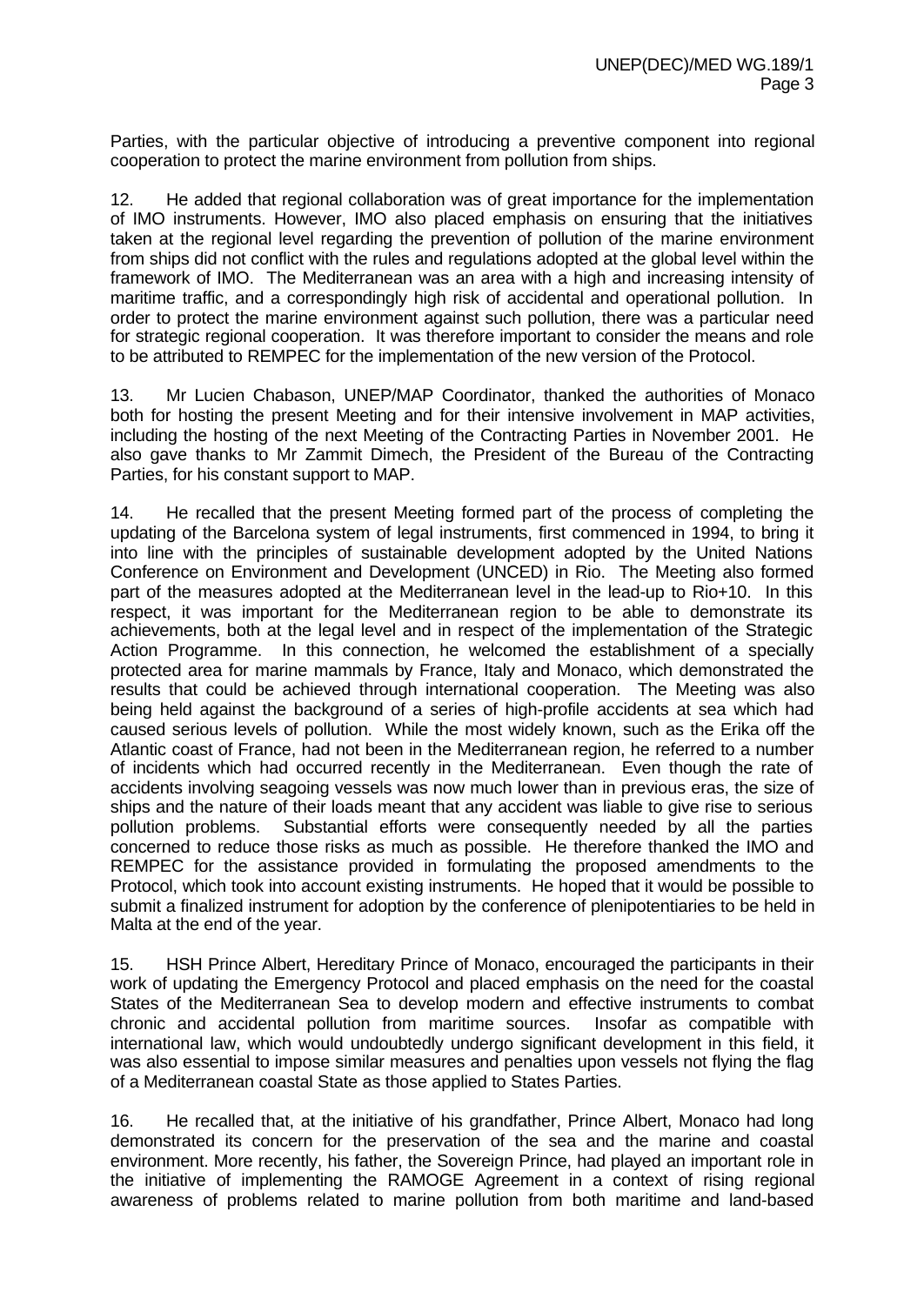sources. He referred in particular to the establishment of the RAMOGEPOL plan nearly ten years ago. The time had now come for the active expression of the duty to conserve marine resources. In this respect, his country was at the forefront of the development of innovative legal solutions, such as the ACCOBAMS agreement, which would come into force very soon, and the agreement between France, Italy and Monaco establishing a sanctuary for marine mammals, which should also become operational in the near future following its ratification by Italy.

17. Broad public awareness of chronic deballasting, as well as recent maritime ecological disasters, which could easily have occurred in the Mediterranean, had amply demonstrated the essential need to develop rapidly the instruments required to combat pollution and prevent accidents, as well as to cope with them when they occurred. He reaffirmed Monaco's support for the development of a new Protocol and its rapid entry into force. This was in the interests of all coastal States for which the preservation of a living Mediterranean needed to be a priority objective, not only in view of the intrinsic value of its biological diversity, but also its economic value, particularly in such sectors as tourism and fishing. At a time when too many people still ignored the need to take into account the concept of sustainability in economic activities, he called upon the region, the cradle of so many civilizations, to set an example once again.

### **Agenda item 2: Rules of procedure**

18. It was agreed that the rules of procedure for meetings and conferences of the Contracting Parties to the Convention for the Protection of the Mediterranean Sea against Pollution and its related Protocols would apply *mutatis mutandis* to the Meeting (UNEP/IG.43/6/Annex XI).

### **Agenda item 3: Election of officers**

19. The Meeting elected its Officers as follows:

| Chairperson:      | Mr Daniel Silvestre (France);       |
|-------------------|-------------------------------------|
| Vice-Chairperson: | Mr Mohamed Aly Borhan (Egypt);      |
| Rapporteur:       | Mr Gabriel P. Gabrielides (Cyprus). |

### **Agenda item 4: Adoption of the agenda and organization of work**

20. Following a brief discussion of whether it would be better to discuss first the benefits of adopting a new Protocol or amending the present Protocol, or to proceed directly to the discussion of the proposed amendments to the Protocol, the Meeting decided first to have a general informal discussion concerning the benefits of both options, followed by a discussion of the proposed amendments. After the approval of the amendments, a final recommendation on the adoption of a new Protocol or an amended version of the present text would be made. With the above modification, the Meeting adopted the agenda contained in document REMPEC/WG.19/4/1/Rev.1 (Annex II to the present report). The list of documents is presented in Annex III.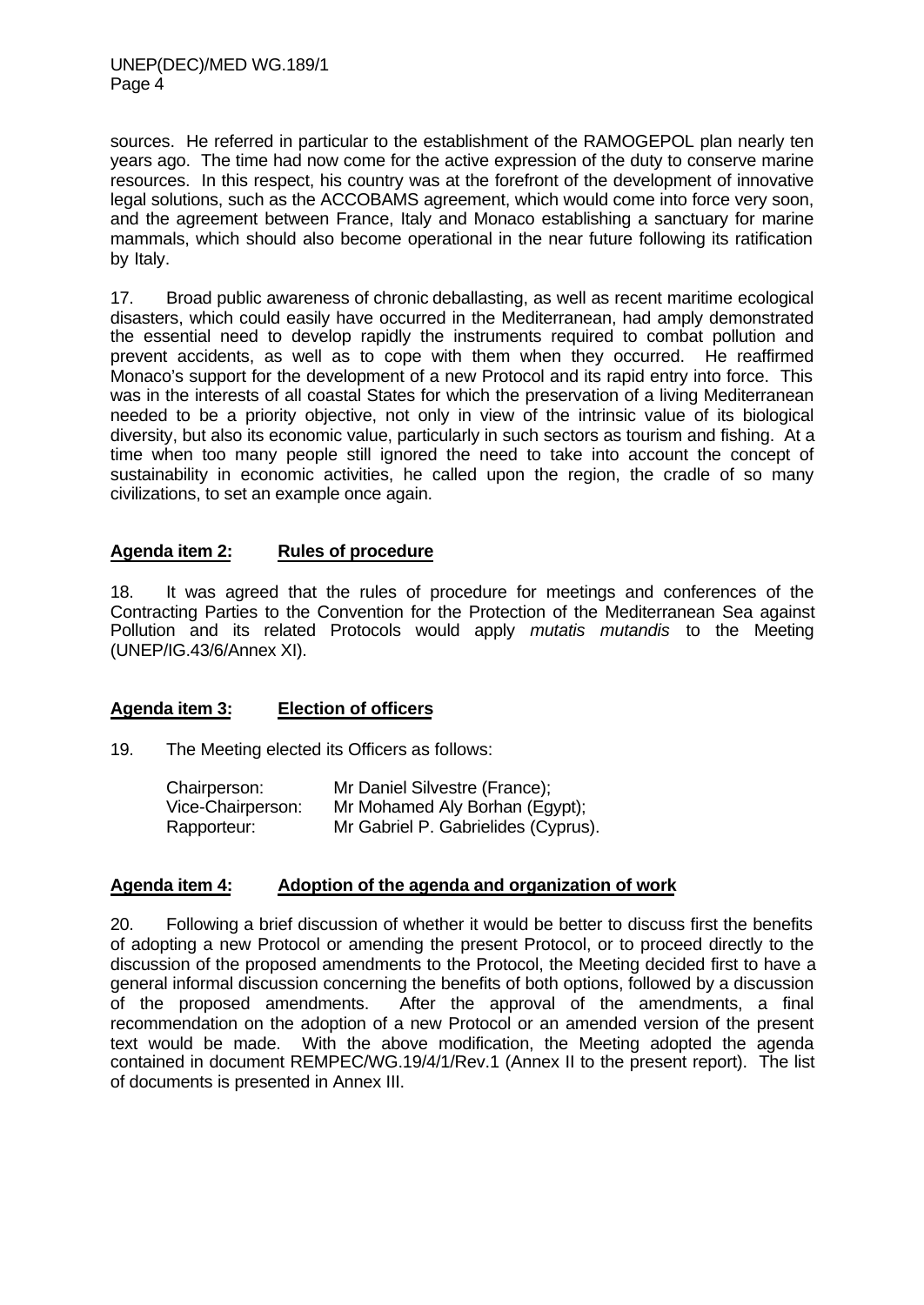### **Agenda item 5: Benefits of adopting a new Protocol versus amendments to the present Protocol**

21. Mr Raftopoulos, MAP Legal Adviser, introduced the Note by the Secretariat on the benefits of adopting a new Protocol versus Amendments to the present Protocol (REMPEC/WG.19/6). He said that international law did not establish any rule regarding whether a revised legal text should be in the form of a new or an amended legal instrument. The question of amending or replacing a Convention or a Protocol related to the management of the regime which they established. The principal criteria were therefore whether the text introduced a new regime or was an extension of an existing regime and how the management of the regime could best be served. He indicated that it was thus necessary to look at the evidence of international practice. Replacement might occur when a new Convention replaced an earlier one for reasons of better governance of the established environmental regime, or when a Protocol amended a Convention and included a mechanism for denouncing the old regime with the effect that a single new instrument came into force integrating both the Protocol and the Convention. Within the Barcelona Convention system, the 1982 SPA Protocol had been replaced by the 1995 SPA and Biodiversity Protocol for reasons of better governance of the new comprehensive regime required by the concept of sustainable development.

22. The draft Protocol before the meeting adopted an integrated approach to vessel source pollution. It adopted an integrated pattern of managing both operational and accidental pollution. In doing so, great care had been taken not to regionalize the substance of the global legal regime regulating vessel source pollution, but only its implementation and enforcement. It also incorporated recent developments in relevant international environmental law, and reflected the experience gained in implementing the Barcelona Convention regime. It clearly introduced a new regime and he cited some of the new elements it contained: (i) the concept of 'pollution incident"; (ii) the establishment of a system of coordination with the global regime on operational pollution from ships; (iii) the maintenance and promotion not only of contingency plans and other technical means, but also legal and institutional means and capacity-building; (iv) an improved reporting procedure that provided more transparency and achieved greater effectiveness; (v) the inclusion of emergency measures on board ships, offshore installations and in ports; (vi) the necessary legal and administrative measures to facilitate assistance, and the inclusion of the reimbursement of the cost of assistance; (vii) provisions on port reception facilities and pleasure craft; (viii) initiatives to improve the environmental safety of maritime traffic; (ix) cooperation in defining national, subregional and regional strategies for ships in distress; and (x) the extension of the functions of the regional centre.

23. He concluded by stating that, if it was decided to adopt a new rather than a revised Protocol, the preamble would have to reflect this development and transitional provisions would have to be included.

24. The Coordinator of MAP referred to MAP's experience with regard to new or amended legal texts, noting that the amended texts of the Barcelona Convention and Protocols had not yet entered into force, whereas the new Protocol concerning Specially Protected Areas and Biological Diversity in the Mediterranean had already come into effect. He emphasized that the main reason for the Secretariat's proposal that the Protocol should be a new rather than amended legal text was the scope of the changes proposed.

25. The expert from Egypt considered that the reason for a new Protocol was not evident, stating that the over-riding concern should be how best to implement the text's provisions. Other experts, however, considered that the scope of the changes was such that a new Protocol would be the best solution.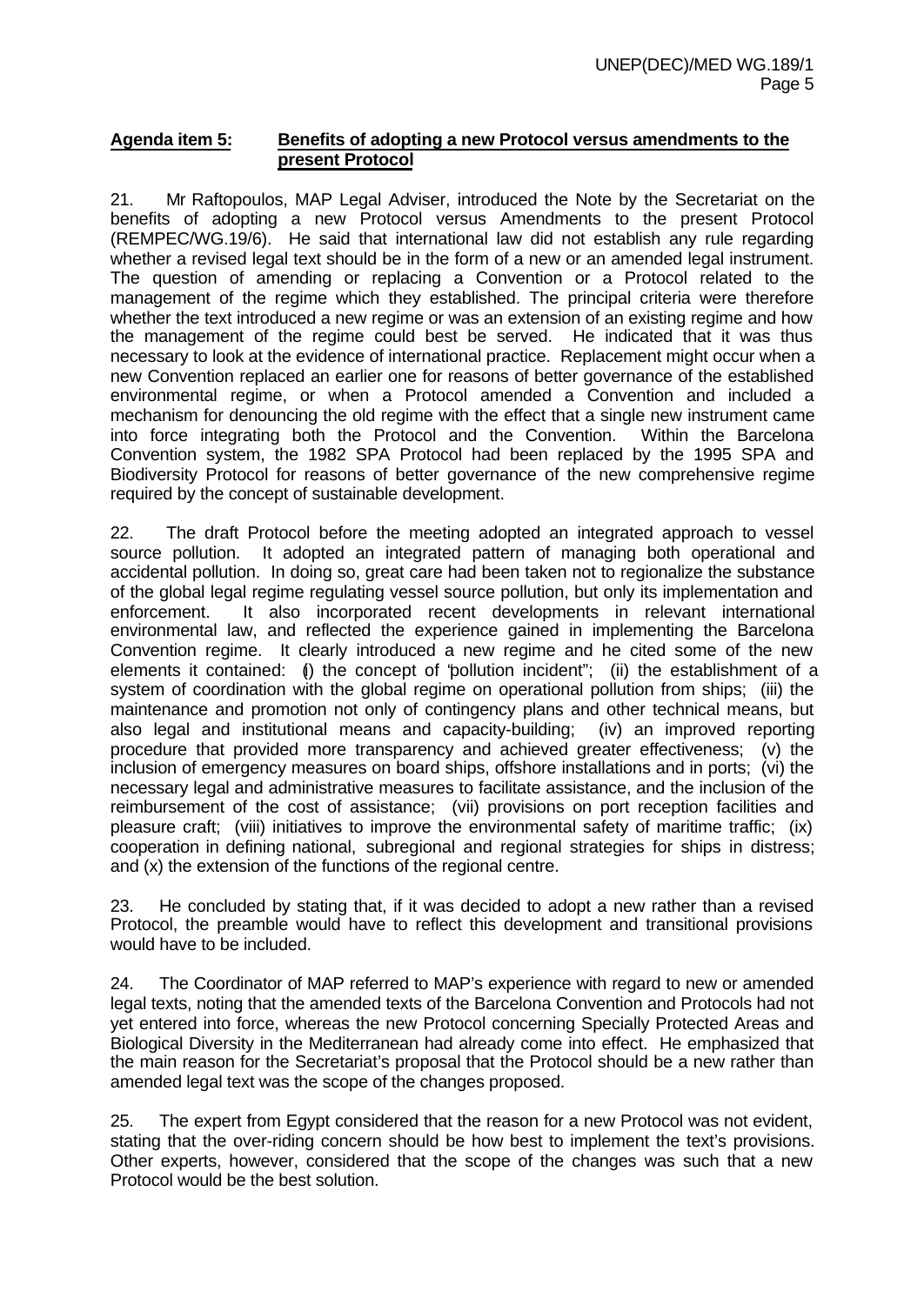26. After the approval of the amendments, the Meeting returned to the subject (see paragraph 20 above) and decided that, in view of the extensive and substantive amendments that had been approved, it would recommend the adoption of a new Protocol. It therefore requested the Secretariat to prepare draft final clauses for the Meeting's consideration.

### **Agenda item 6: Amendments to the Protocol Concerning Cooperation in Combating Pollution of the Mediterranean Sea by Oil and Other Harmful Substances in Cases of Emergency**

27. Mr Roberto Patruno, Director of REMPEC, introducing the amendments proposed by the Secretariat (REMPEC/WG.19/5 and Corrigenda 1 and 2), recalled that the Tenth Meeting of the Contracting Parties, held in Tunis in November 1997, had adopted a Resolution on the regional strategy on prevention of pollution of the marine environment by ships, which called for the amendment of the Protocol and of the Annex to Resolution 7 regarding the objectives and functions of REMPEC. In preparing the draft amendments, the following documents had been taken into consideration: the present text of the Emergency Protocol; the present text of the Annex to Resolution 7 relating to the objectives and functions of REMPEC, as amended by the Sixth Ordinary Meeting of the Contracting Parties (Athens, October 1989); the decision regarding the extension of REMPEC's mandate and functions, taken by the Eighth Ordinary Meeting of the Contracting Parties (Antalya, October 1993); the provisions of the relevant component (prevention of pollution of the marine environment from ships) of the Action Plan for the Protection of the Marine Environment and the Sustainable Development of the Coastal Areas of the Mediterranean (MAP Phase II); the deliberations of the 1996 Meeting of REMPEC Focal Points; the draft amendments to the Annex to Resolution 7, as reproduced in document UNEP(OCA)/MED.129/5, Appendix II, prepared for the Meeting of MAP Focal Points (Athens, July 1997); and the regional strategy on the prevention of pollution of the marine environment by ships, adopted by the Tenth Meeting of the Contracting Parties (Tunis, November 1997).

28. The REMPEC Focal Points meeting (Malta, November 1998), taking as a basis the conclusions of the Meeting of National and Legal Technical Experts, had agreed on a number of amendments to the text of the Emergency Protocol and the Annex to Resolution 7. At the same time, with a view to harmonizing the work with the revision of the Barcelona Convention and its other Protocols, it had agreed to take the opportunity for a more extended revision of the Emergency Protocol. The preparatory work for that revision, carried out in close cooperation between UNEP/MEDU, IMO and REMPEC, had been circulated to MAP and REMPEC Focal Points for comments, following which it had been decided to convene the present Meeting. A team of external consultants, nominated in full agreement by IMO, REMPEC and UNEP/MEDU, had met at REMPEC in March 1999 to proceed with the revision process, based on the draft document approved by the REMPEC Focal Points in November 1998. The Meeting had prepared proposals which had been distributed in document REMPEC/WG.17/4. In 2000, following the Erika accident, the MAP Coordinator had initiated a new round of discussions with the consultants in order to reflect in the revised Emergency Protocol the principles emerging from the lessons learnt from that accident. As a result, the Secretariat had prepared a number of supplementary amendments, which were also reflected in document REMPEC/WG.19/5.

29. Mr Sainlos, Senior Deputy Director, MED, IMO, introducing document REMPEC/WG.19/5/1, said that its basic purpose was to clarify the text, particularly in relation to the provisions for the prevention of pollution of the marine environment from ships, and the objective of the Protocol, which was to develop regional cooperation for the implementation of existing relevant IMO Conventions and resolutions. For that purpose, it was proposed to add a new preambular paragraph on the role of IMO and a new definition of "international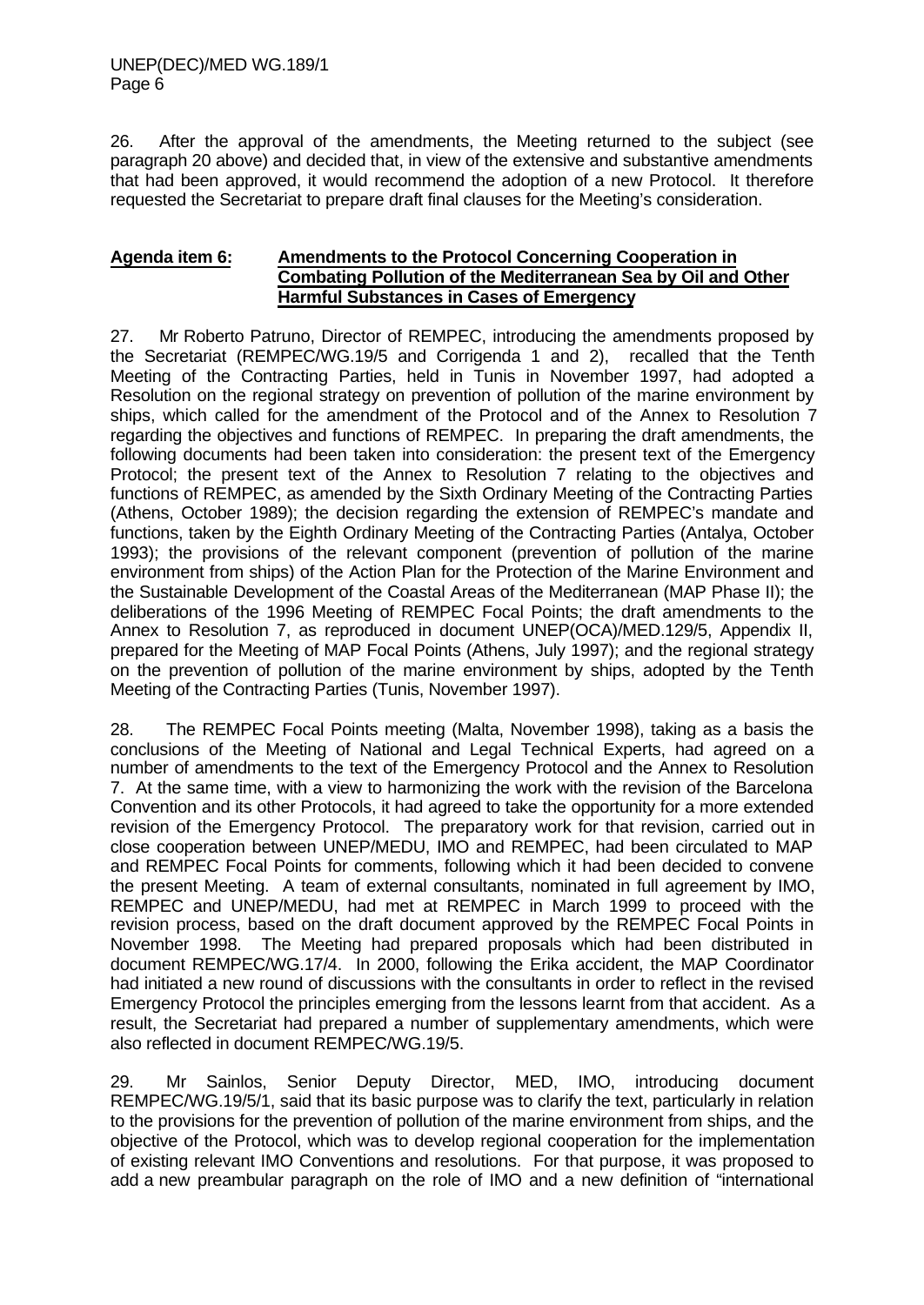regulations". The other proposed amendments to Articles 1, 3 and 10 were mainly intended to remove ambiguities from and simplify the text.

30. The Meeting agreed to discuss the proposed amendments paragraph by paragraph. A new title for the Protocol was proposed and it was agreed that throughout the text the words "harmful substances" should be replaced by "hazardous and noxious substances". In addition, the concept of prevention was strengthened throughout the Protocol. As the work progressed, a number of informal working documents were prepared by the Secretariat and further refined by the experts.

31. When discussing the preamble to the Protocol, the Meeting decided that one of the preambular paragraphs should refer to the subject areas of the international legal instruments that had been taken into consideration when preparing the revised draft Protocol. The Meeting requested that a complete and updated list of these legal instruments be prepared by the Secretariat and annexed to a Resolution proposed for adoption by the Conference of Plenipotentiaries. It considered that this would facilitate updating the list.

32. Introducing the draft final provisions (see paragraph 19 above), Mr Raftopoulos, MAP Legal Adviser, said that they were based on the Specially Protected Areas Protocol which had entered into force on 12 December 1999. The first two clauses related to the normative implementation of the Protocol, in particular the right of Parties to adopt stricter domestic measures and the invitation to non-Parties and international organizations to cooperate in implementing the Protocol. Three standard clauses followed relating to signature; ratification, acceptance or approval; and accession. The remaining clause dealt with the entry into force of the Protocol which would take place on the thirtieth day following deposit of the sixth instrument of ratification, acceptance, approval or accession. As from that date the new Protocol would replace the former one in the relations between the Parties to both instruments. Consequently, two regimes would coexist, the new regime applying to Parties to the new Protocol, and the old regime which would continue to apply to Parties to the former Protocol, a situation provided for in international law under Article 30 of the Vienna Convention on the Law of Treaties.

33. In the course of the ensuing debate a number of minor amendments to the final provisions were agreed. One expert from Turkey suggested that the text of Article 3, paragraph 6, of the Specially Protected Areas Protocol should be included in the final provisions. After some discussion, the Meeting agreed that it should be added to the General Provisions.

34. Referring to the Arabic language version of the new Protocol, the expert from Egypt offered to review the text on behalf of the Arabic-speaking Parties. This offer was accepted with thanks.

35. The Coordinator said that he would report the outcome of the Meeting to the Bureau. Every effort would be made to transmit the amended text of the draft Protocol to Contracting Parties in the four working languages within a month, which would allow sufficient time for them to send their comments by the end of July. This should make it possible to convene a conference of plenipotentiaries, proposed to be held in Malta in December 2001. Should any unexpected difficulties arise – an eventuality which he did not anticipate – a further short meeting of experts could be held immediately before the conference of plenipotentiaries.

36. The amended text of the draft Protocol concerning Cooperation in Preventing Pollution from Ships and in Combating Pollution of the Mediterranean Sea by Oil and Hazardous and Noxious Substances in Cases of Emergency (the "Emergency Protocol") was approved by the Meeting and is attached as Annex IV.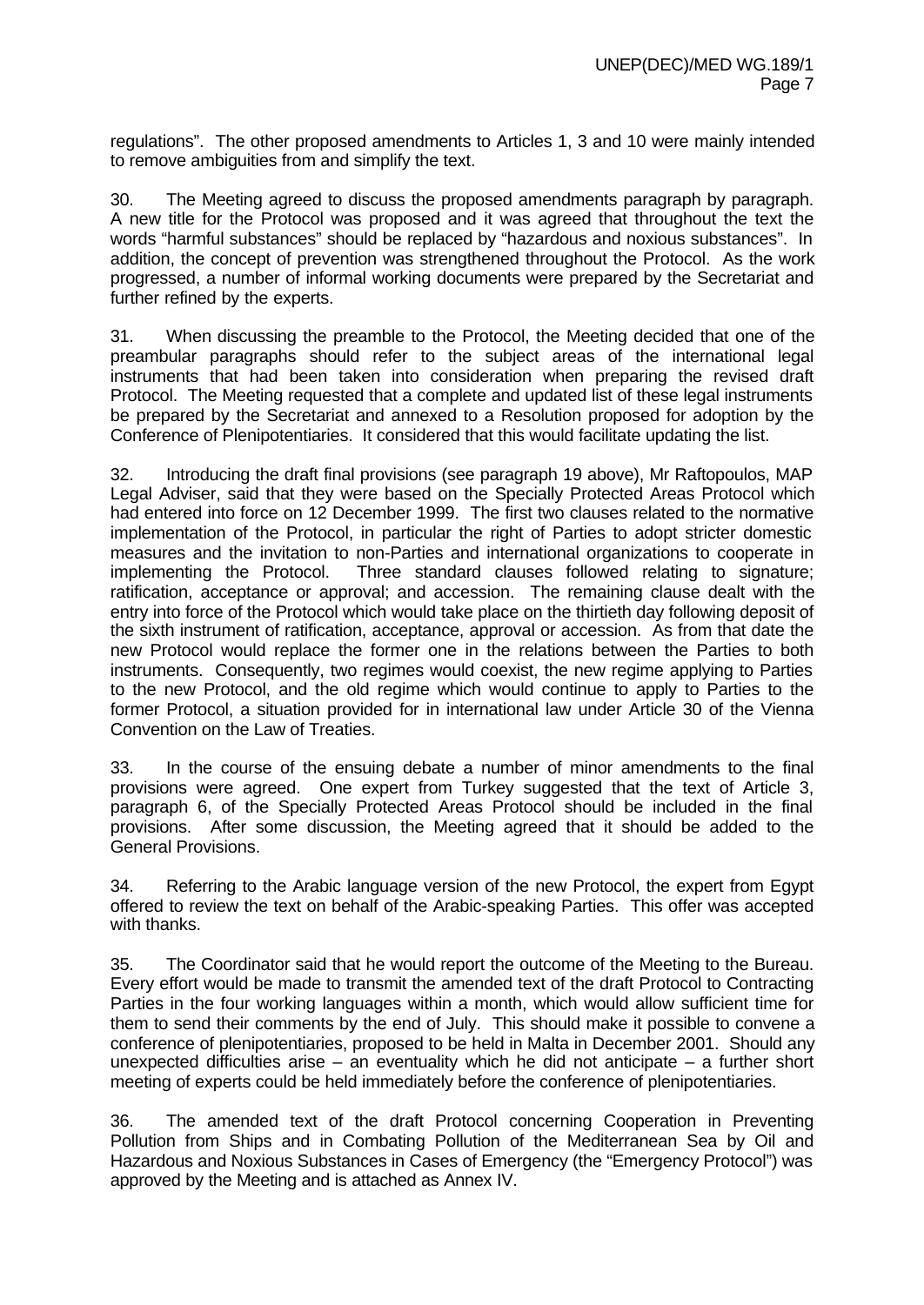37. The representative of IMO proposed that the MAP Secretariat and IMO consult in the preparation of the new definition of "regional centre".

38. The expert from the European Community expressed a reservation *ad referendum* regarding Article 1 (d).

39. He also proposed the inclusion of the following new paragraph 1bis in Article 2 of the draft Protocol:

"In cooperating, the Parties shall take into account the participation of economic actors, relevant local authorities and nature protection associations".

This proposal was not discussed by the Meeting.

### **Agenda item 7: Discussion of the proposed amendments to the Annex to Resolution 7 concerning the objectives and functions of REMPEC**

40. Mr Patruno, Director of REMPEC, explained that the amendments to the Annex to Resolution 7 had been prepared by REMPEC and submitted to the MAP Focal Points. A revised text had then been prepared and submitted to the REMPEC Focal Points, which had recommended that it be considered by the Second Meeting of National Legal and Technical Experts, together with the proposed amendments to the Protocol, and subsequently transmitted to the MAP Focal Points for their consideration and to the Contracting Parties for adoption.

41. The Meeting had a general exchange of views on the content of the Annex and its title and several experts expressed their preference for either alternative I or alternative II for paragraph 2 in section B. A compromise proposal was suggested, without being discussed.

42. The Meeting agreed that the title of the Annex should read "Annex related to the Objectives and Functions of the Regional Centre for the Implementation of the Emergency Protocol".

43. The Secretariat was requested to amend the title of the Annex accordingly, to bring the Annex into line with the amended text of the Protocol, to include references to the regional centre's role in technical assistance, to subregional agreements, and to the role played by the IMO, and to transmit the amended text to the MAP Focal Points.

### **Agenda item 8: Other business**

44. The expert from Greece informed the Meeting that the Greek Parliament had recently adopted a law which, *inter alia*, made it mandatory for all tankers carrying less than 2000 tonnes of persistent oil in its cargo and calling at Greek ports and any floating oil production and storage units operating in Greek territorial waters to have financial security against potential oil damage.

45. The expert from the European Community informed the Meeting of the adoption of Decision No. 2850/2000/EC of the European Parliament and of the Council, of 20 December 2000, setting up a Community framework for cooperation in the field of accidental or deliberate pollution, and of Directive 2000/59/EC of the European Parliament and of the Council, of 27 November 2000, on port reception facilities for ship-generated waste and cargo residues.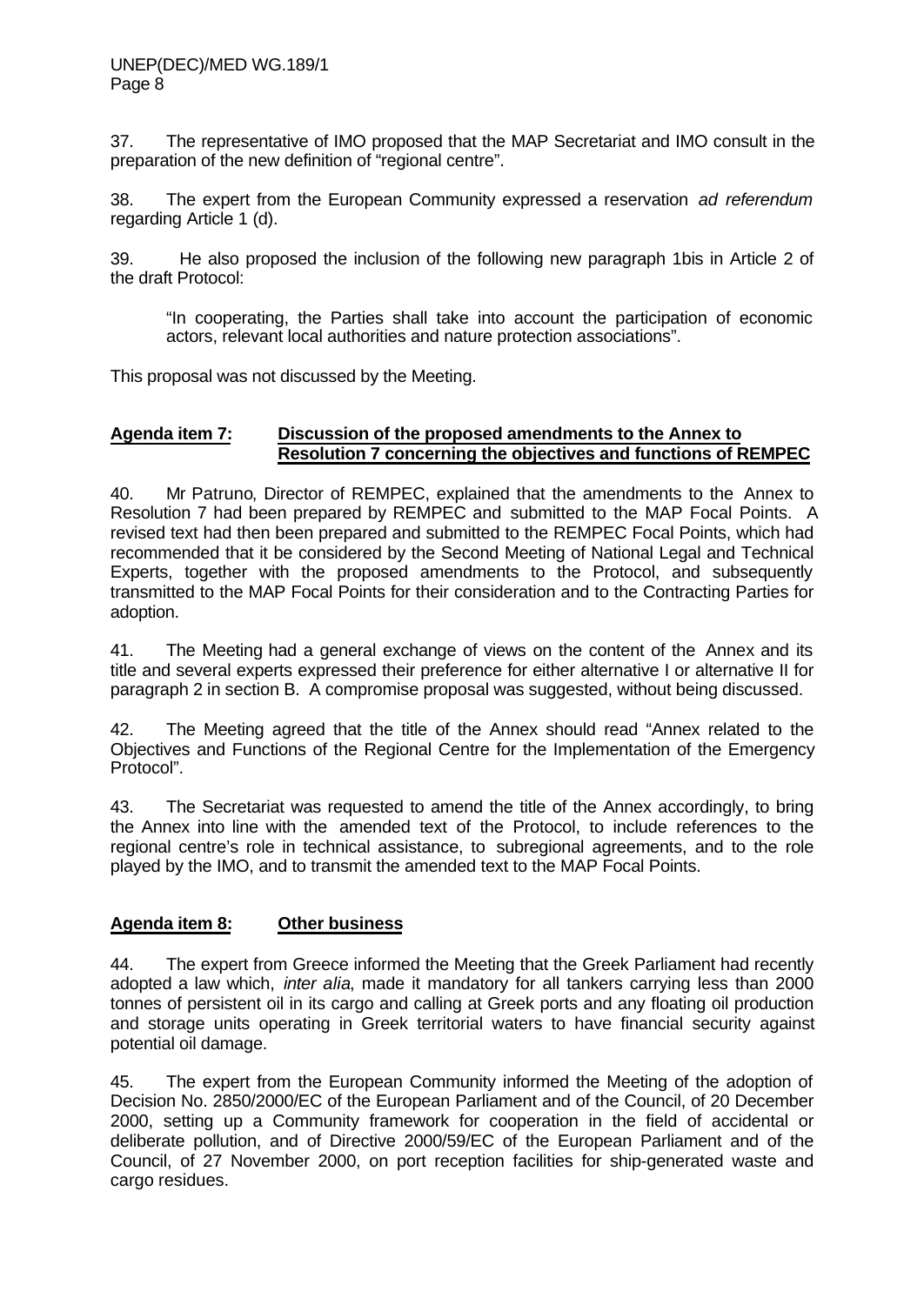### **Agenda item 9: Adoption of the report of the Meeting**

46. The report of the Meeting was adopted, as amended.

### **Agenda item 10: Closure of the Meeting**

47. After the usual exchange of courtesies, the chairperson closed the Meeting at 10.30 am on Friday 6 April 2001.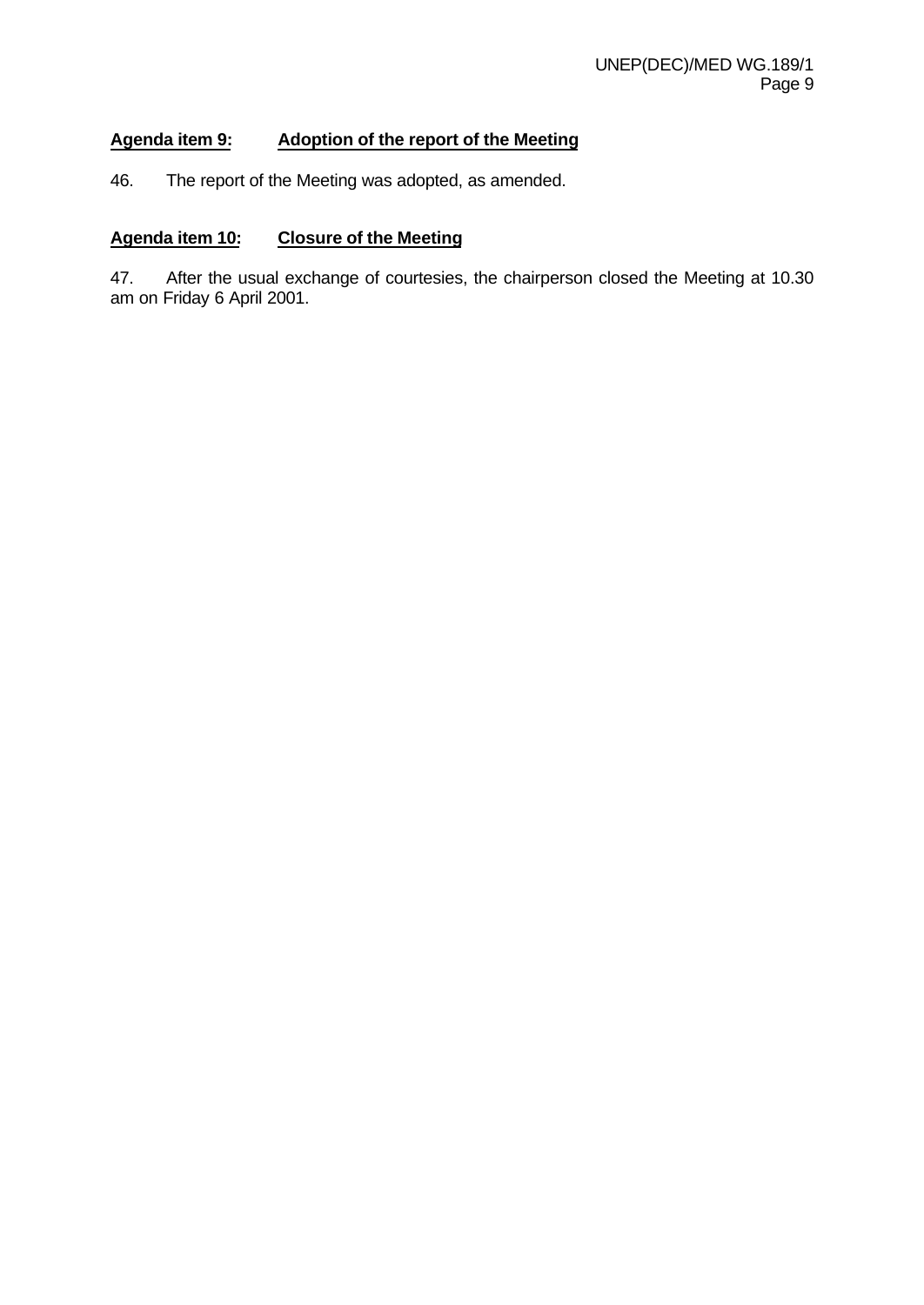### **ANNEX I**

### **LIST OF PARTICIPANTS LISTE DES PARTICIPANTS**

## **ALGERIA M. Abdelkrim Rezal**

Sous-Directeur de la Navigation Maritime Direction de la Marine Marchande Ministère de Transports 119, Rue Didouche Mourad Alger Algérie

Tel: 213-21-607247 Fax: 213-21-747624

### **BOSNIA AND HERZEGOVINA Ms Selma Cengic**

**BOSNIE – HERZEGOVINE** Researcher Hydro-Engineering Institute Sarajevo 1 Stjepama Tomica Street 71000 Sarajevo Bosnia and Herzegovina

> Tel./Fax: 387-33-207949 E-mail: scengic@utic.net.ba or mapbh@bih.net.ba

P.S.C. Inspector Harbour Masters Office Rijeka 51000 Rijeka Senjsko pristaniste 3 **Croatia** 

Tel: 385-51-212474 Fax: 385-51-212696

# **CROATIA Mr Milvoj Andraka**<br> **CROATIE Mr Milvoj Andraka**<br>
P.S.C. Inspector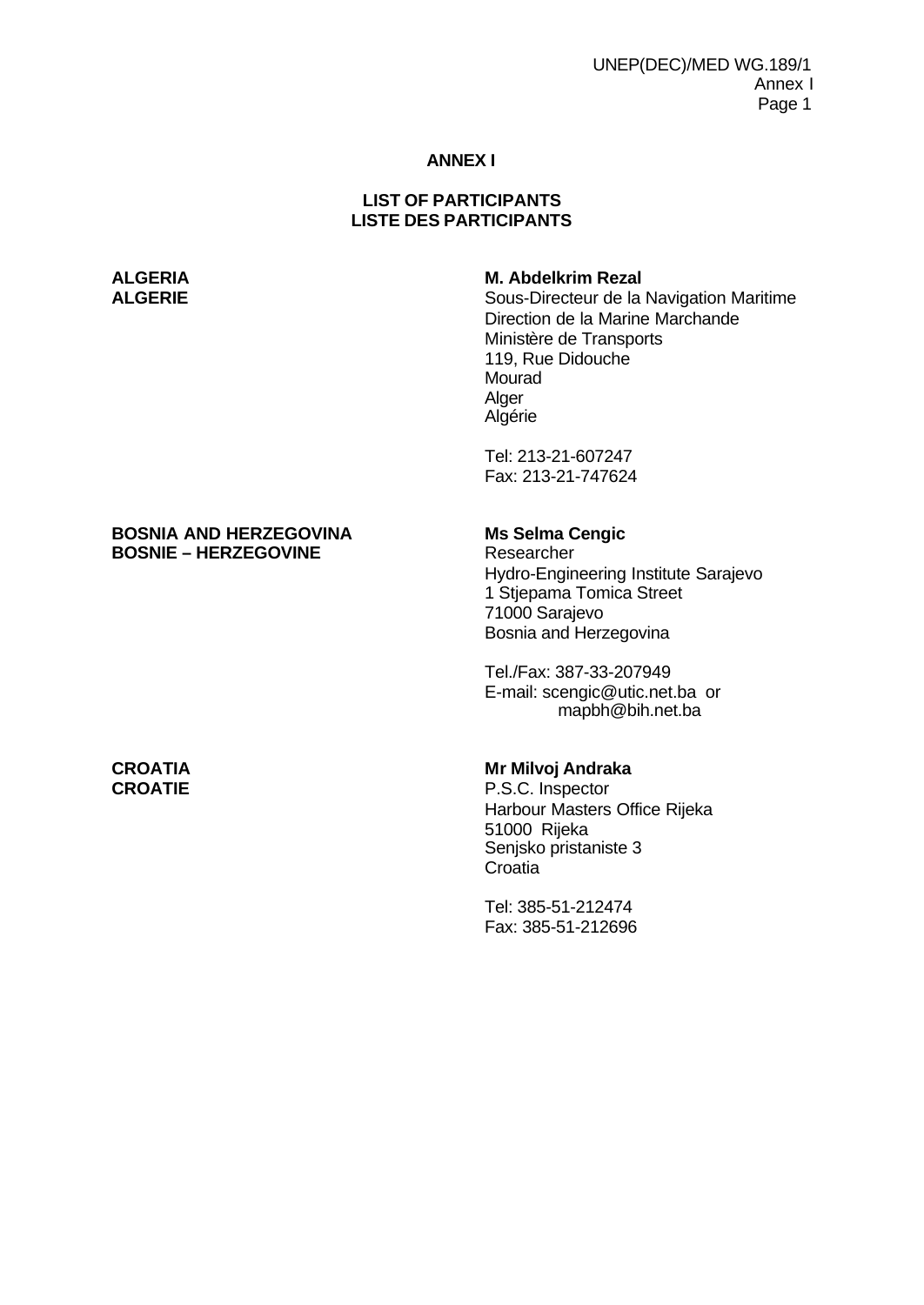UNEP(DEC)/MED WG.189/1 Annex I Page 2

### **EUROPEAN COMMUNITY**<br> **COMMUNAUTE EUROPEENNE**<br> **EUROPEENNE** Principal Administrator **COMMUNAUTE EUROPEENNE**

### **CYPRUS Mr Gabriel P. Gabrielides**

**CHYPRE** Director Department of Fisheries and Marine Research Ministry of Agriculture, Natural Resources and Environment Aeolou 13 1416 Nicosia **Cyprus** 

> Tel: 357-2-807867 Fax: 357-2-775955 E-mail:ggabriel@cytanet.com.cy

### **EGYPT Mr Mohamed Aly Borhan**

**EGYPTE Head of Integrated Coastal Zone** Management Division Egyptian Environmental Affairs Agency 30 Misr-Helwan Agricultural Road Maadi, Cairo Egypt

> Tel/Fax: 20-2-5256483 E-mail :noscp@intouch.com

European Commission Directorate- General Environment Av. de Beaulieu 5 1160 Brussels **Belgium** 

Tel : 32-2-2990340 Fax 32-2-2969567 E-mail: Alessandro.Curatolo@cce.eu.int

### **FRANCE M. Daniel Silvestre**

**FRANCE** Chargé de mission Secrétariat Général de la Mer 16, bd Raspail 75007 Paris France

> Tel: 33-1-53634153 Fax: 33-1-53637853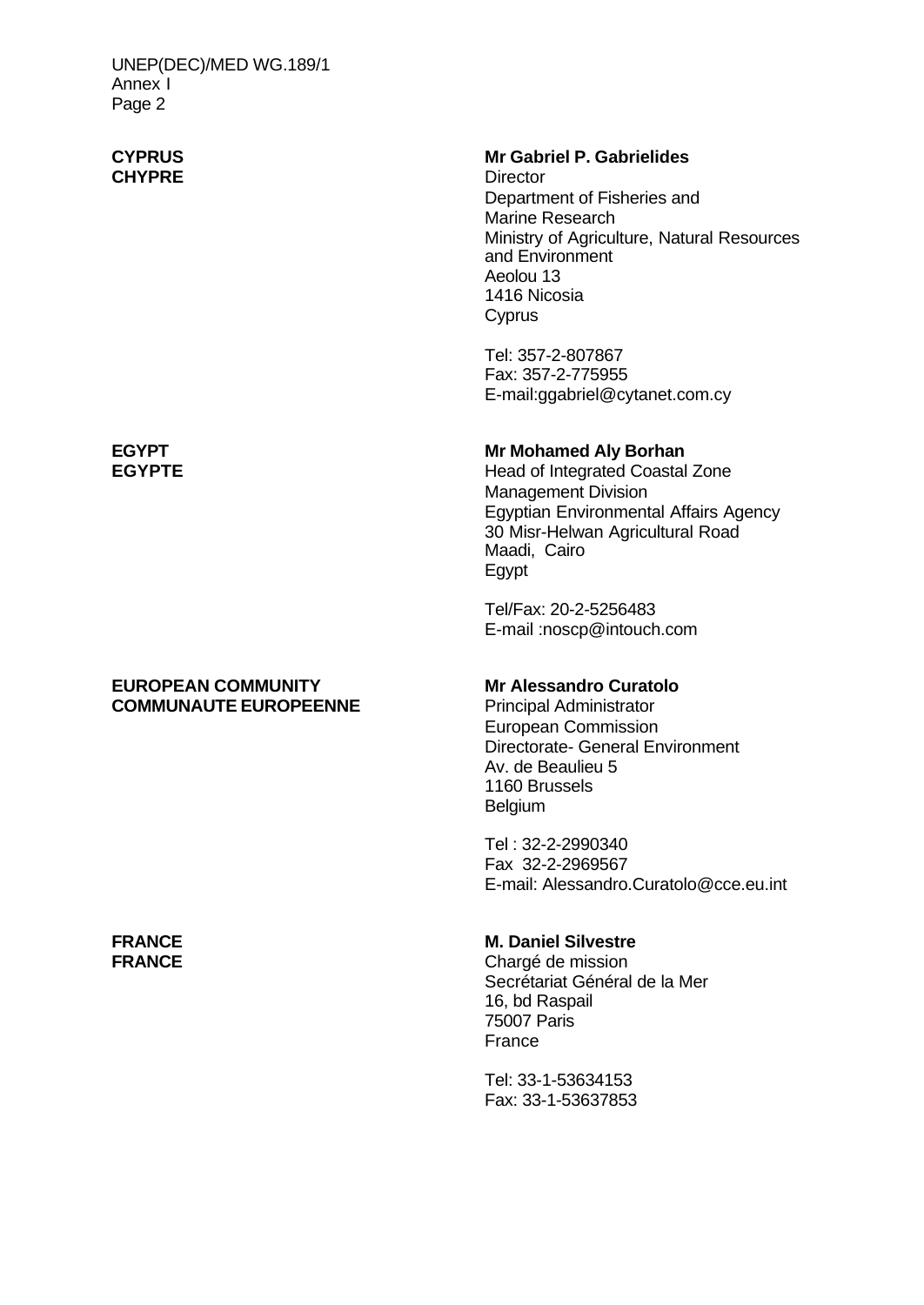Prefecture maritime de la Méditerranée Adjoint au Prefet Maritime de La Méditerranée Prefecture Maritime 83000 Toulon France

Tel: 33-4-94020376 Fax: 33-4-94021363

## **GREECE Lieut. Comm. H.C.G. E. Sampatakakis**

**Ministry of Mercantile Marine** Marine Environment Protection Division Head of Section for International Affairs Ipsilantou 109 & Tsamadou Street 185 35 Piraeus Greece

Tel: 30-1-4191304 Fax: 30-1-4220440 E-mail: dpthap@mail.yen.gr

### **ISRAEL Mr Ran Amir**

**ISRAEL ISRAEL ISRAEL ISRAEL** Environment Division Ministry of Environment 3 Kahaiat Str. P.O. Box 33583 Haifa 31333 Israel

> Tel: 972-4-8622702 Fax: 972-4-8623524 E-mail: ramir@shani.net

## **ITALY Mr Francesco Valentini**

**Director II Division** Department for Marine Protection Ministry for the Environment Via Cristoforo Colombo 44 00147 Rome Italy

Tel: 39-06-57223416 Fax: 39-06-57223474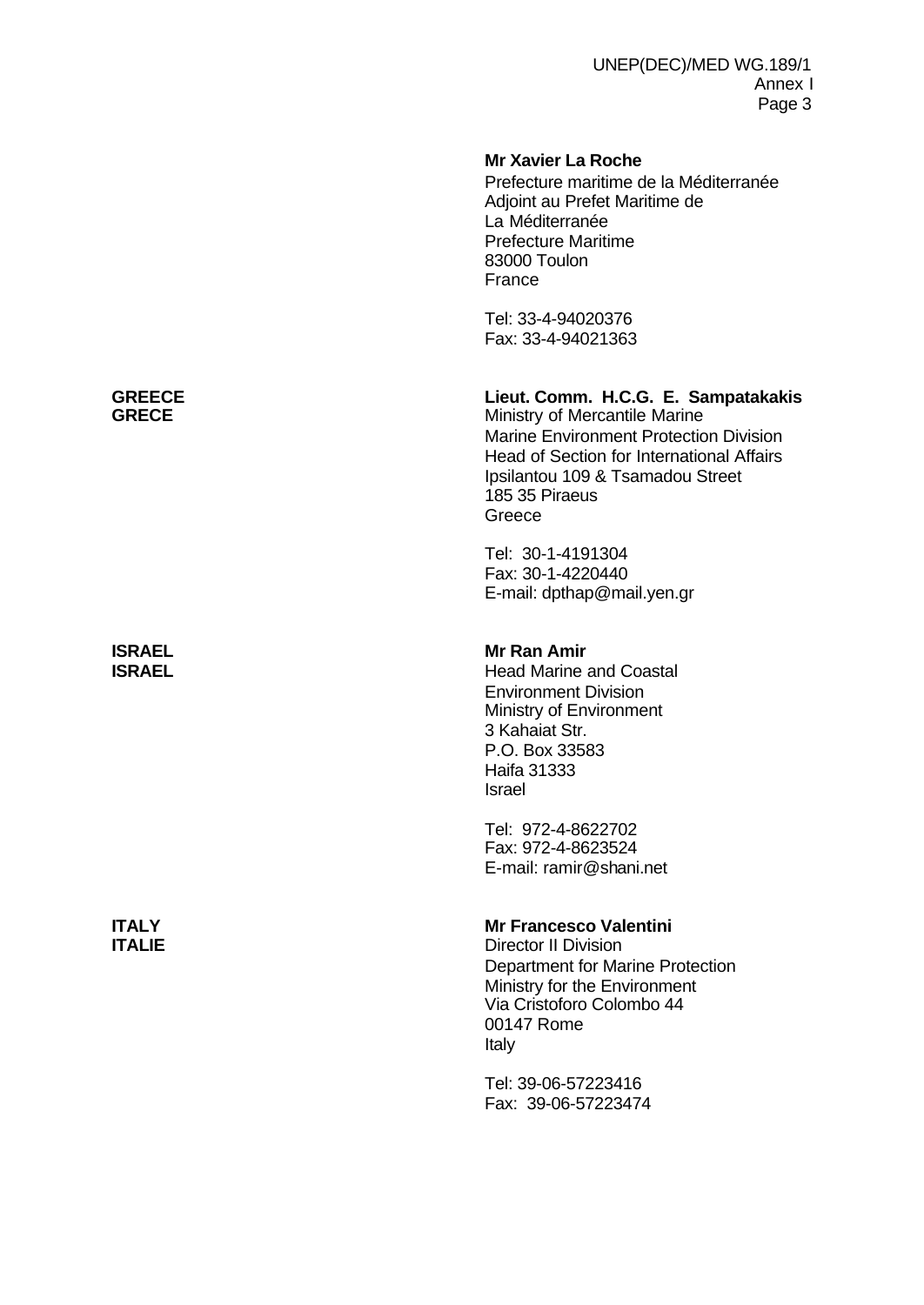### **Mr Lorenzo Rilasciati**

Legal Expert Department for Global Environment, International and Regional **Conventions** Ministry for the Environment Via Cristoforo Colombo 44 00147 Rome Italy

Tel: 39-06-57228107 Fax: 39-06-57228177 E-mail: rilasciati.lorenzo@minambiente.it

### **LEBANON Mr Samih Wehbe**

**LIBAN National Coordinator Oil Spill Cont. Plan** Ministry of Environment P.O. Box 70-1091 Antelias Beirut Lebanon

> Tel: 961-4-522222/009613434346 Fax: 961-4-525080 E-mail: s.wehbe@moe.gov.lb

Secretary of the Peoples Committee of EGA Environment General Authority P.O. Box 83618 **Tripoli** Libyan Arab Jamahiriya

Tel: 218-21-4840045 Fax: 218-21-4839991 E-mail: ega@egalibya.org

## **MALTA H.E. Mr Francis Zammit Dimech**

**Minister for the Environment** Ministry for the Environment Floriana CMR 02 **Malta** 

Tel: 356-222378/ Mob. 09497590 Fax: 356-243306

# **LIBYAN ARAB JAMAHIRIYA Mr Ehtuish F. Ehtuish**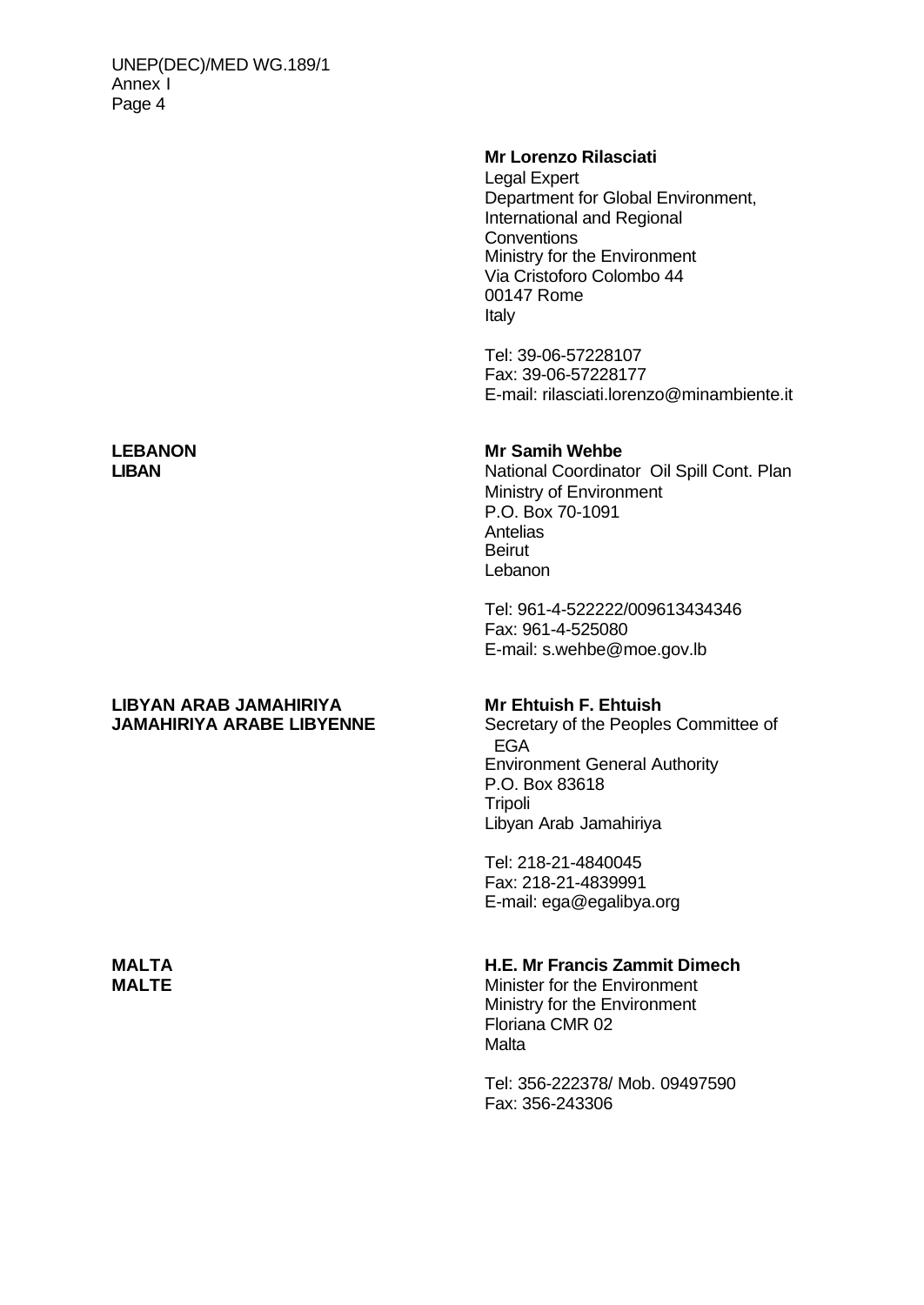### **Mr Joseph Farrugia**

Private Secretary to the Minister Ministry for the Environment Floriana CMR 02 Malt a

Tel: 356-241644/ Mob. 0942 2997 Fax: 356-243306

### **Ms Louise Farrugia**

Legal Advisor Environment Protection Dept. Ministry for the Environment Floriana CMR 02 Malta

Tel: 356-232022 Fax: 356-241378 E-mail:louisef@mail.global.net.mt

### **Mr Jonathan Pace**

Deputy Executive Director Merchant Shipping Directorate Malta Maritime Authority Lascaris Wharf Valletta VLT 01 **Malta** 

Tel: 356-250360 Fax: 356-241460 E-mail: jonathan.pace@mma.gov.mt

**Ministre Plenipotentiaire**  chargé de la coopération Internationale pour l 'environnement et le développement Ministère d'Etat "Villa Girasole" 16 Boulevard de Suisse MC- 9800 Monaco

Tel: 377-93-158333 Fax: 377-93-158888 E-mail: bfautrier@gouv.mc

**MONACO M. Bernard Fautrier**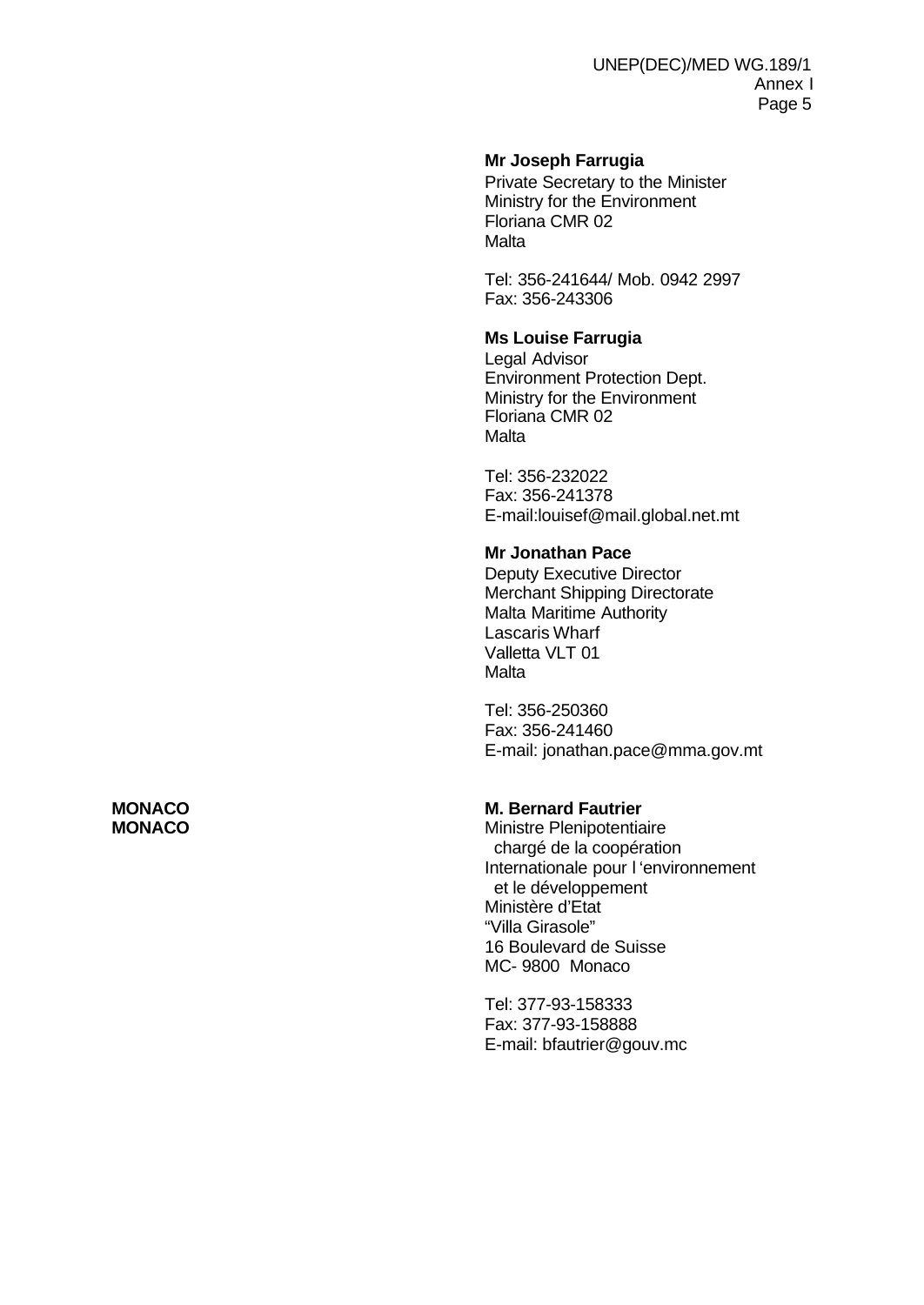UNEP(DEC)/MED WG.189/1 Annex I Page 6

### **M. Pierre Bouchet**

Chef de Section du Service de la Marine, Point Focal du REMPEC 98000 Monaco

Tel: 377-93158678 Fax: 377-93153715

### **Mlle Véronique Campana**

Administrateur du Service de la Marine, sécialisée dans les questions juridiques 6, Quai Antoine 1er 98000 Monaco

Tel: 377-93158678 Fax: 377-93153715

### **M. Fréderic Platini**

Administrateur à la Coopération Internationale Secrétaire Exécutif de l 'Accord RAMOGE Monaco

Tel: 377-93154229 Fax: 377-93509591

### **M. Alain Piquemal**

Professeur de Droit Membre du Conseil de la Mer de Monaco Ministère d` Etat Departmentdes Travaux Publics et des Affaires Sociales 98 Monaco MC

Tel: 33-6-60949140 Fax: 33-4-93960131 E-mail: piquemal@unice.fr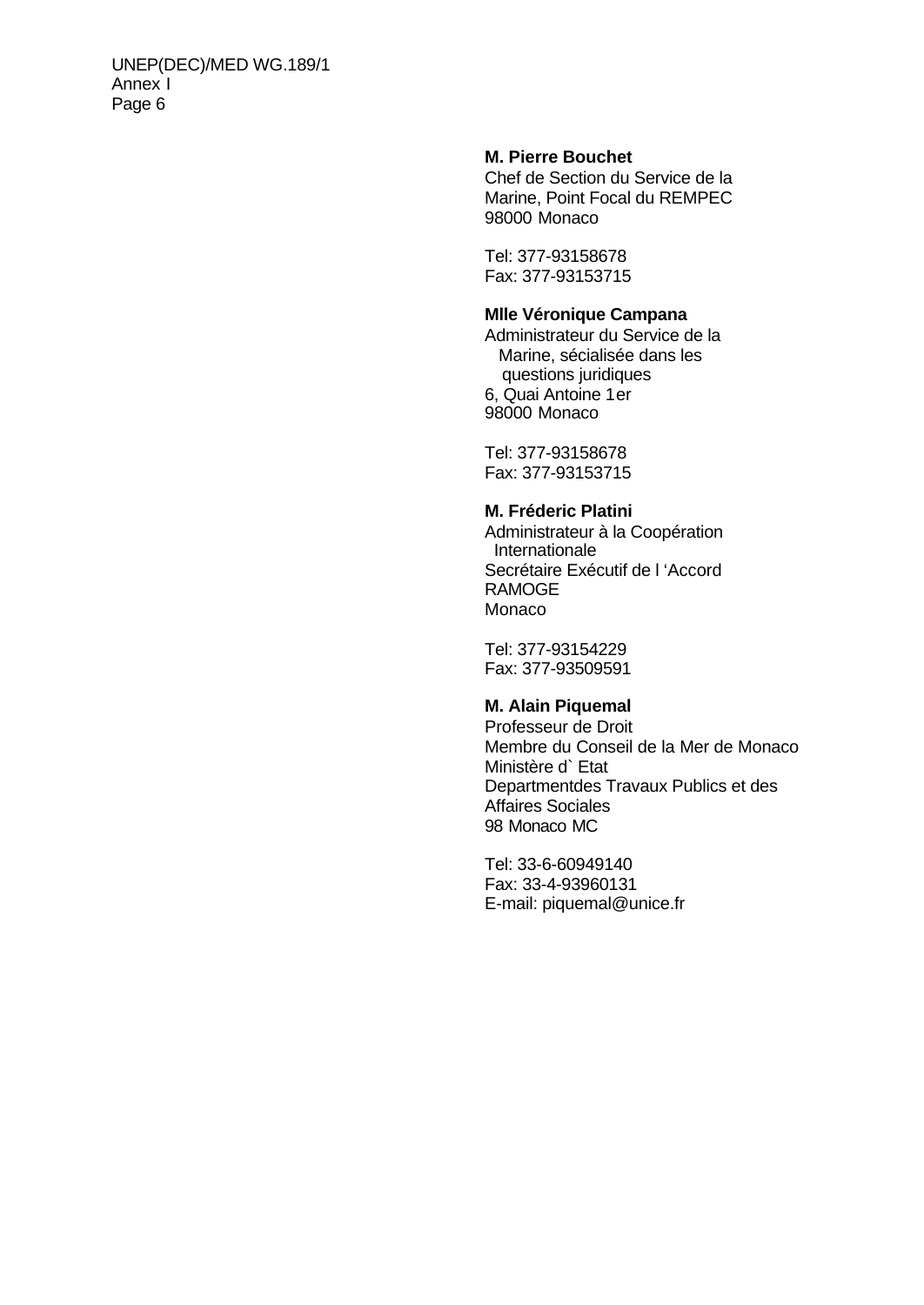### **MOROCCO M. Mohammed Dahhou**

**MAROC** Chef de Service de la Stratégie d'Intervention Département de l'Environnement Ministère de l'Aménagement du Territoire, de l'Urbanisme, de l'Habitat et de l'Environnement 36, Avenue Agdal Rabat Maroc

> Tel: 212-37-681002 Fax: 212-37-777697

### **SLOVENIA Ms Natasa Brejc**

**SLOVENIE** Deputy Director Maritime Authority of the Republic of Slovenia Ukmarjev trg.2 6000 SI-Koper Slovenia

> Tel : 386-5-6632100 Fax: 386-5-6632102 E-mail: natasa.brejc@gov.si

## **SPAIN Mr Alfonso Ruiz de Lobera**<br> **ESPAGNE CONSTRUCTER TECHNICIAL TECHNICIAL OF METALLICIAL CONSUMING TECHNICIAL OF METALLICIAL CONSUMING TECHNICIAL CONSUMING TECHNICIAL CONSUMING TECHNICIAL CONSUMING TECHNICIAL CONSU**

**Technician of Protection of Marine**  Environment Operations Department Sociedad de Salvamento y Seguridad Maritima SASEMAR Avda de Portugal 81 28011 Madrid Spain

Tel: 34-91-5964900 Fax: 34 91-5964909 E-mail: intercoper@sasemar.es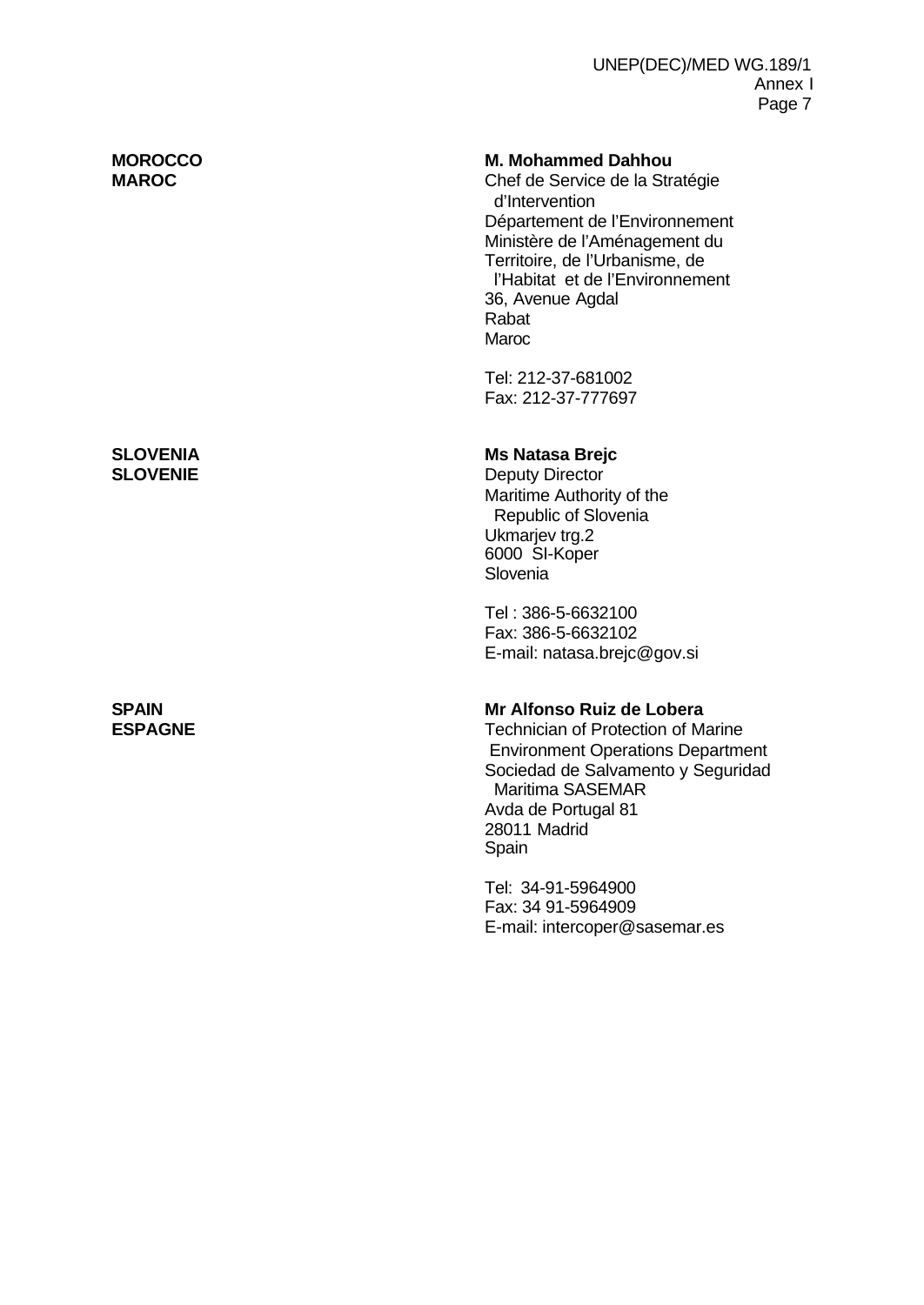# **SYRIAN ARAB REPUBLIC Mr Fouad El-O'k**

**REPUBLIQUE ARABE SYRIENNE** Engineer- Head Chemical Safety Dept Ministry of State for Environmental Affairs Tolyani Street P.O. Box 3773 **Damascus** Syrian Arab Republic

> Tel : 963-11-3330510 Fax: 963-11-3335645

### **TUNISIA M. Malek Smaoui**

**TUNISIE** Sous Directeur Direction de la Conservation de la Nature et du Milieu Rural Ministère de l'Environnement et de l'Aménagement du Territoire Centre Urbain Nord El Menzah 1080 Tunis Tunisie

> Tel: 216-1-704000 Fax: 216-1-704340 E-mail: boc@mineat.gov.tn

## **TURKEY Mr Tacettin Simsek**

Legal Advisor Ministry of Environment Istanbul Caddesi 98-Iskitler Ankara **Turkey** 

Tel: 90-312-3841329 Fax: 90-312-3841349

### **Mr Ufuk Kûcûkay**

**Expert** Ministry of Environment Eskisehir Yolu, 8 km Ankara **Turkey** 

Tel: 90-312-2879963 Fax: 90-312-2855875 E-mail: ukucukay@hotmail.com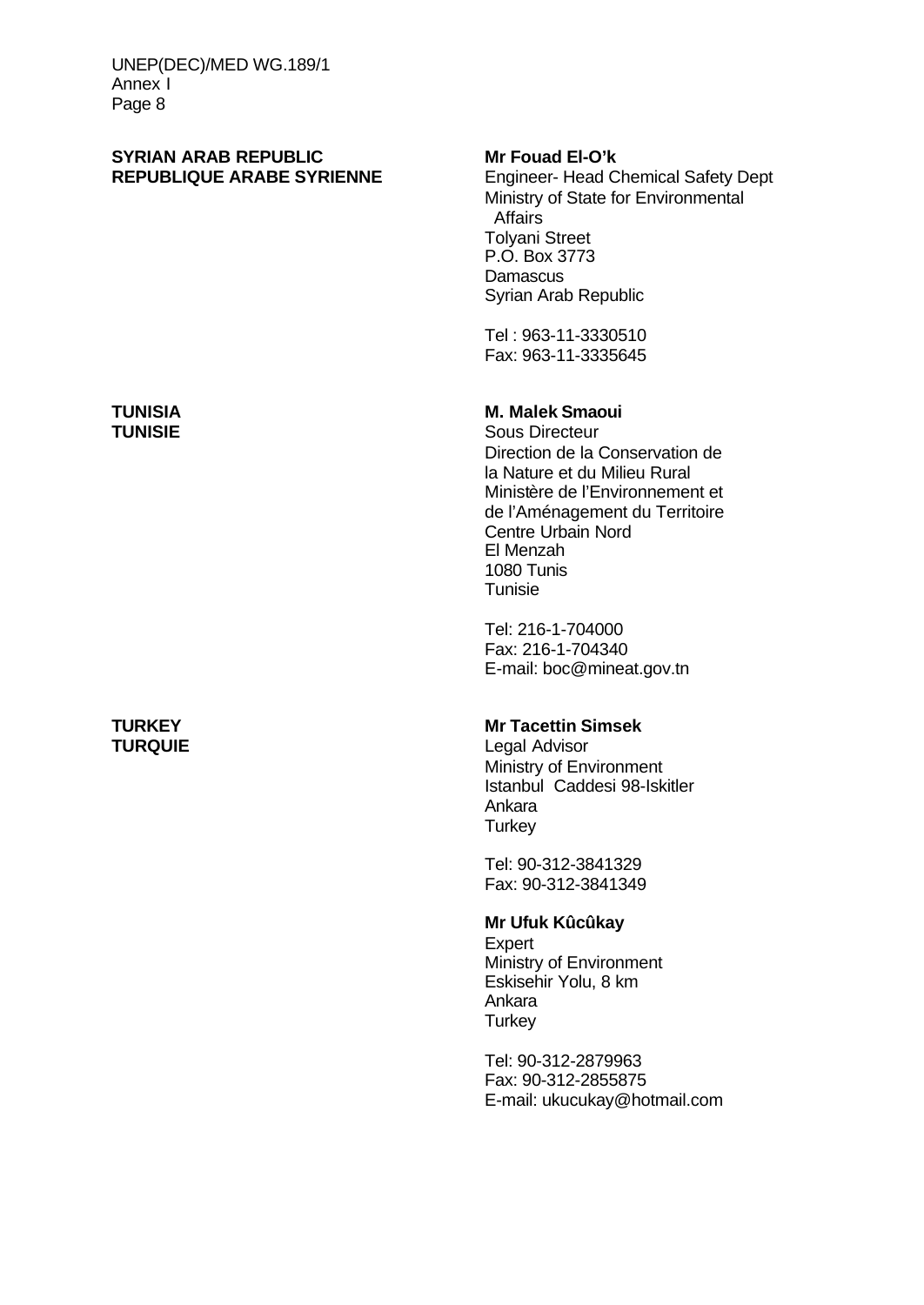### **Ms Saniye Onur**

Head of Department Undersecretariat for Maritime Affairs GMK Bulvari No128 Tandogan Ankara **Turkey** 

Tel: 90-312-2320922 Fax: 90-312-2320922

### **UNITED NATIONS BODIES AND SECRETARIAT UNITS SECRETARIAT DES NATIONS UNIES**

**COORDINATING UNIT FOR THE Mr Lucien Chabason MEDITERRANEAN ACTION PLAN** Coordinator **(UNEP/MAP) (DE COORDINATION DU PLAN Mr Humberto Da Cruz D'ACTION POUR LA MEDITERRANEE** Programme Officer **(PNUE/PAM)**

### **Mr Evangelos Raftopoulos**

Professor of International Law at Panteion University MAP Legal Advisor

Coordinating Unit for the Mediterranean Action Plan 48 Vassileos Konstantinou Avenue P.O. Box 18019 116 10 Athens **Greece** 

Tel: 30-1-7273100 Fax: 30-1-7253196-7 E-mail: unepmedu@unepmap.gr http://www.unepmap.org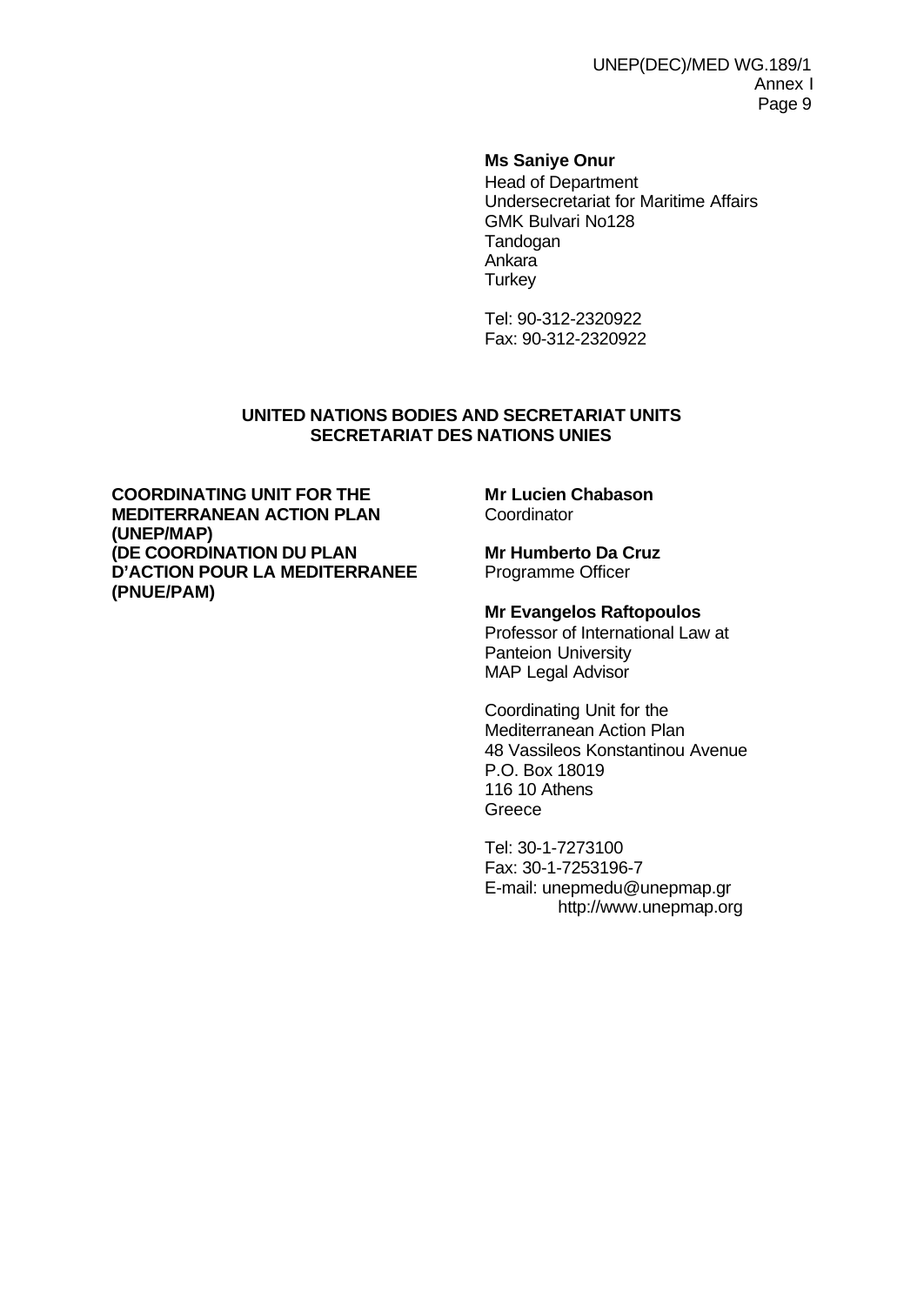### **REPRESENTATI VES OF UNITED NATIONS SPECIALIZED AGENCIES AND OTHER INTERGOVERNMENTAL ORGANIZATIONS REPRESENTANTS DES INSTITUTIONS SPECIALISEESDES NATIONS UNIES ET AUTRES ORGANIZATIONS INTERGOUVERNEMENTALES**

### **INTERNATIONAL MARITIME MR Jean-Claude Sainlos ORGANIZATION (IMO)** Senior Deputy Director **INTERNATIONALE (OMI)** and T.C. Co-ordination

**ORGANIZATION MARITIME** Sub-Division for Pollution Response International Maritime Organization 4 Albert Embakment London SE 1 7 SR England

> Tel: 44-20-75873142 Fax: 44-20-75873210 E-mail: jcsainlos@imo.org

### **HELSINKI COMMISSION Mr Wolfgang Storck**

**ACCORD ENTRE LA FRANCE, M. Frédéric Platini** L'ITALIE ET LA PRINCIPAUTE<br>
DE MONACO RELATIF A LA **ELECTE EN PRAMOGE DE MONACO RELATIF A LA PROTECTION DES EAUX DU** Villa Girasole<br> **LITTORAL MEDITERRANEEN** 16 Boulevard de Suisse **LITTORAL MEDITERRANEEN (RAMOGE)** MC-98000 Monaco

**Regierungsdirector** Federal Ministry of Consumer Protection, Food and Agriculture Division Marine Environment Protection Rochusstrasse 1 D-53123 Bonn Germany

Tel: 49-228-5293803 Fax: 49-228-5294410

Tel: 377-93154229 Fax: 377-9350959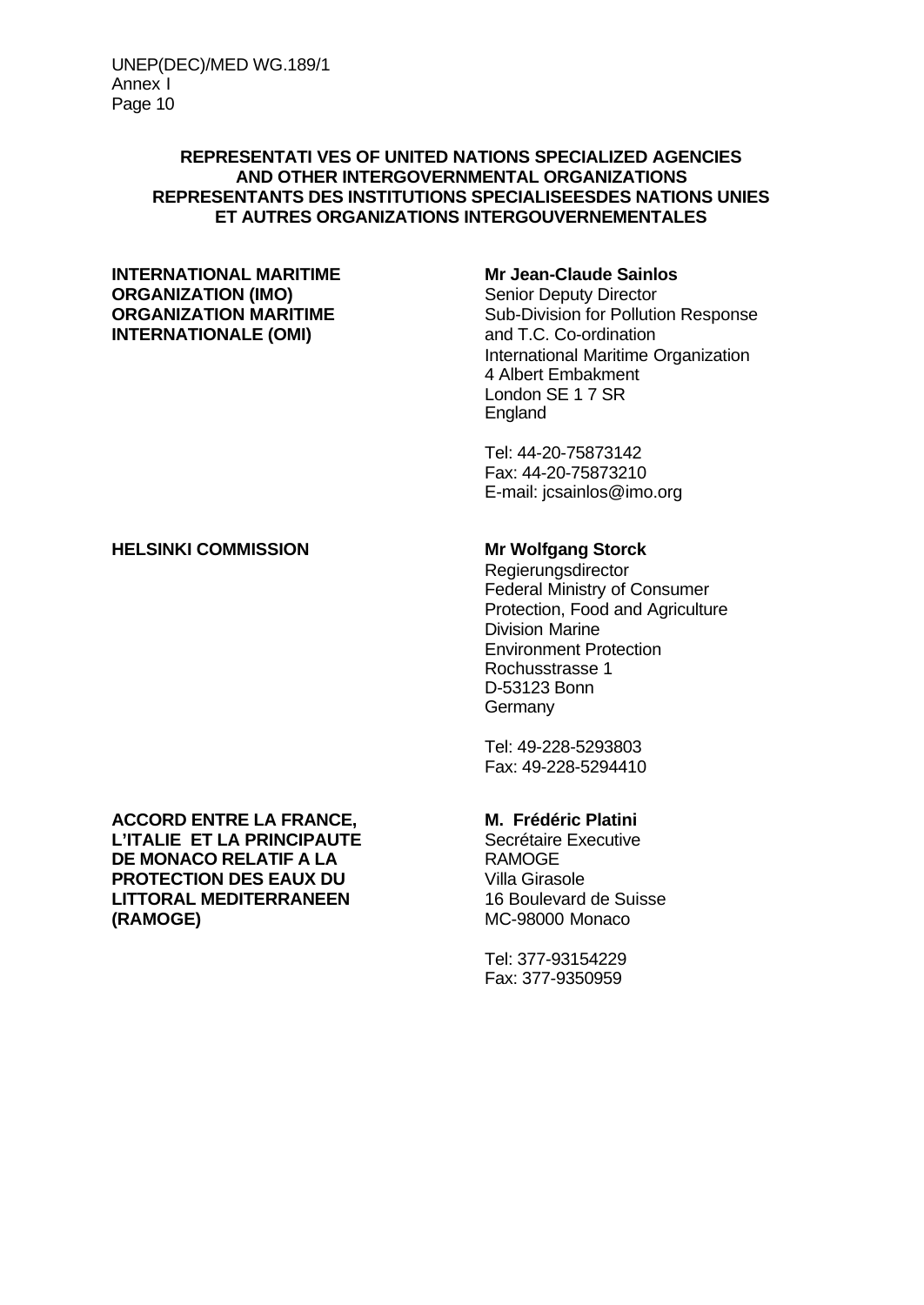### **INSTITUT DU DROIT** M. Jean-Charles Sacotte **ECONOMIQUE DE LA MER** Président **(INDEMER**) INDEMER

Villa Girasole 16, Boulevard de Suisse MC-98030 Monaco CEDEX

Tel: 377-93158741 E-mail: jsacotte@gouv.mc

### **REGIONAL ACTIVITY CENTRES OF THE MEDITERRANEAN ACTION PLAN CENTRES D'ACTIVITES REGIONALES DU PLAN D'ACTION POUR LA MEDITERRANEE**

**UNEP/IMO REGIONAL MARINE Mr Roberto Patruno POLLUTION EMERGENCY RESPONSE** Director **CENTRE FOR THE MEDITERRANEAN SEA (REMPEC) Mr Darko Domovic CENTRE REGIONAL MEDITERRANEEN** Technical Expert **POUR L'INTERVENTION D'URGENCE CONTRE LA POLLUTION MARINE Mr Stephan Micallef ACCIDENTELLE** Chemical Expert

Regional Marine Pollution Emergency Response Centre for the Mediterranean Sea (REMPEC) Manoel Island GZR 03 Malta

Tel: 356-337296-8 Fax: 356-339951 E-mail:rempec@waldonet.net.mt

### **M. Jean-François Levy**

REMPEC Consultant Ministère de l'Equipement Conseil Général des Ponts et Chaussées Tour Pascal B 92055 Paris la Défense Cedex 04 France

Tel: 33-1-40817409 Fax: 33-1-40817412 E-mail: jean-francois.levy@equipement.gouv.fr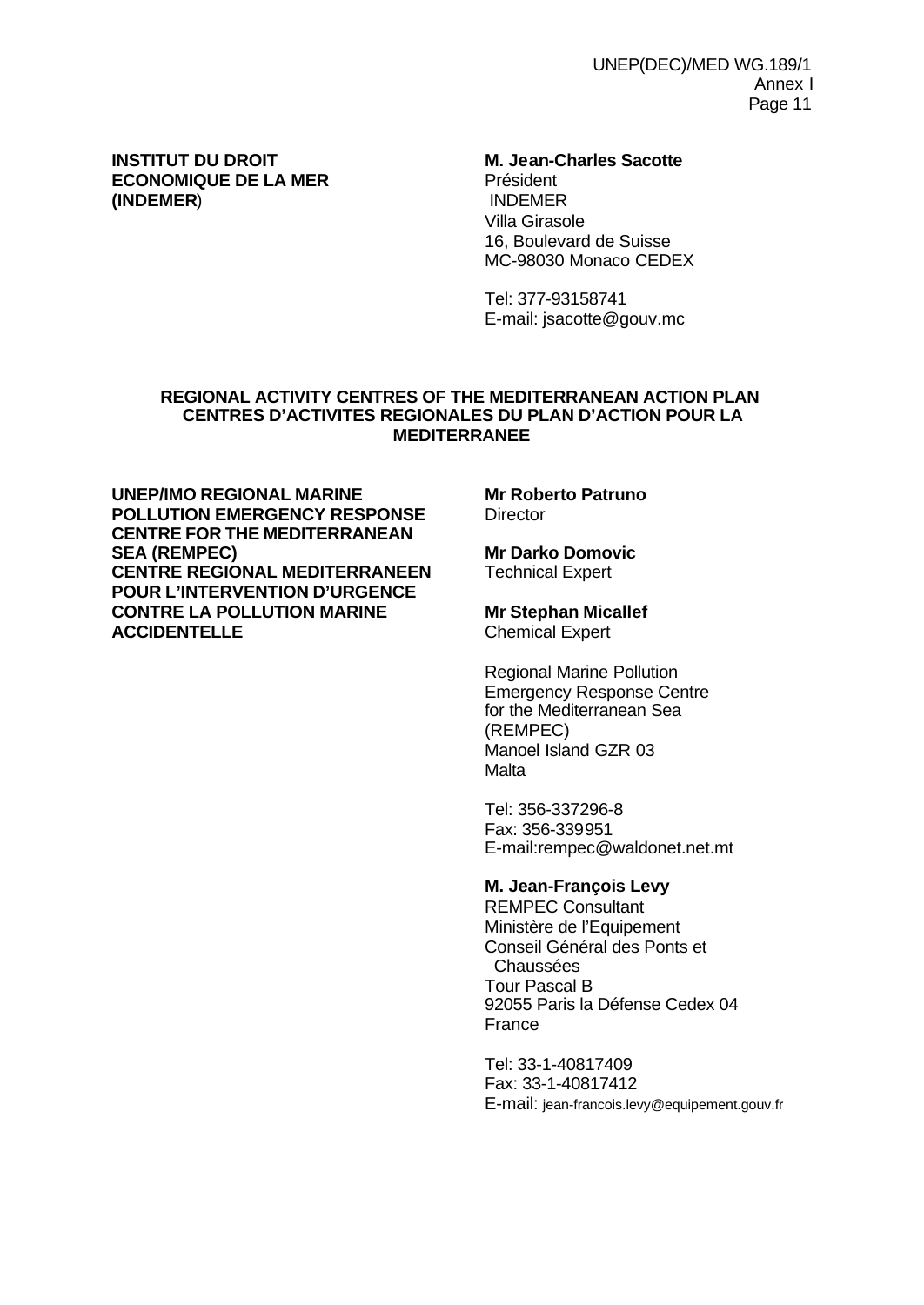### **NON-GOVERNMENTAL ORGANIZATIONS ORGANISATIONS NON GOUVERNEMENTALES**

### **ARAB NETWORK FOR ENVIRONMENT Mr Emad Adly<br>
AND DEVELOPMENT (RAED) General Corodinator AND DEVELOPMENT (RAED)**

Arab Network for Enviroment and Development (RAED) 14 Abu ElMahasen ElShazly St. Agouza Cairo Egypt

Tel: 20-2-3041634 / 3059613 Fax: 20-2-3041635 E-mail: aoye@link.net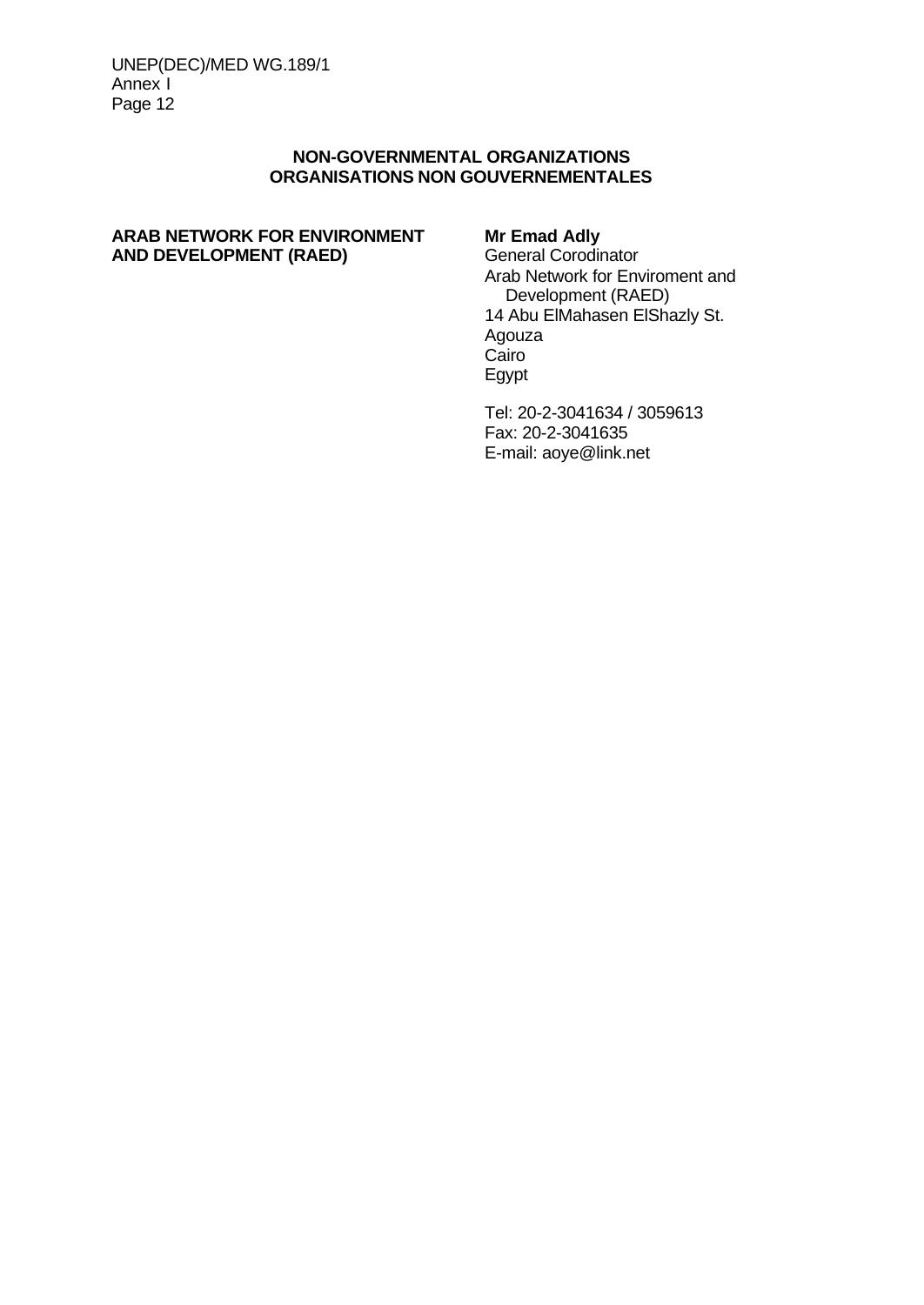### **ANNEX II**

### **AGENDA**

- 1. Opening of the Meeting
- 2. Rules of Procedure
- 3. Election of Officers
- 4. Adoption of the agenda and organization of work
- 5. Benefits of adopting a new Protocol versus amendments to the present Protocol
- 6. Amendments to the Protocol Concerning Cooperation in Combating Pollution of the Mediterranean Sea by Oil and Other Harmful Substances in Cases of Emergency
- 7. Discussion of the proposed amendments to the Annex to Resolution 7 concerning the objectives and functions of REMPEC
- 8. Other business
- 9. Adoption of the report of the Meeting
- 10. Closure of the Meeting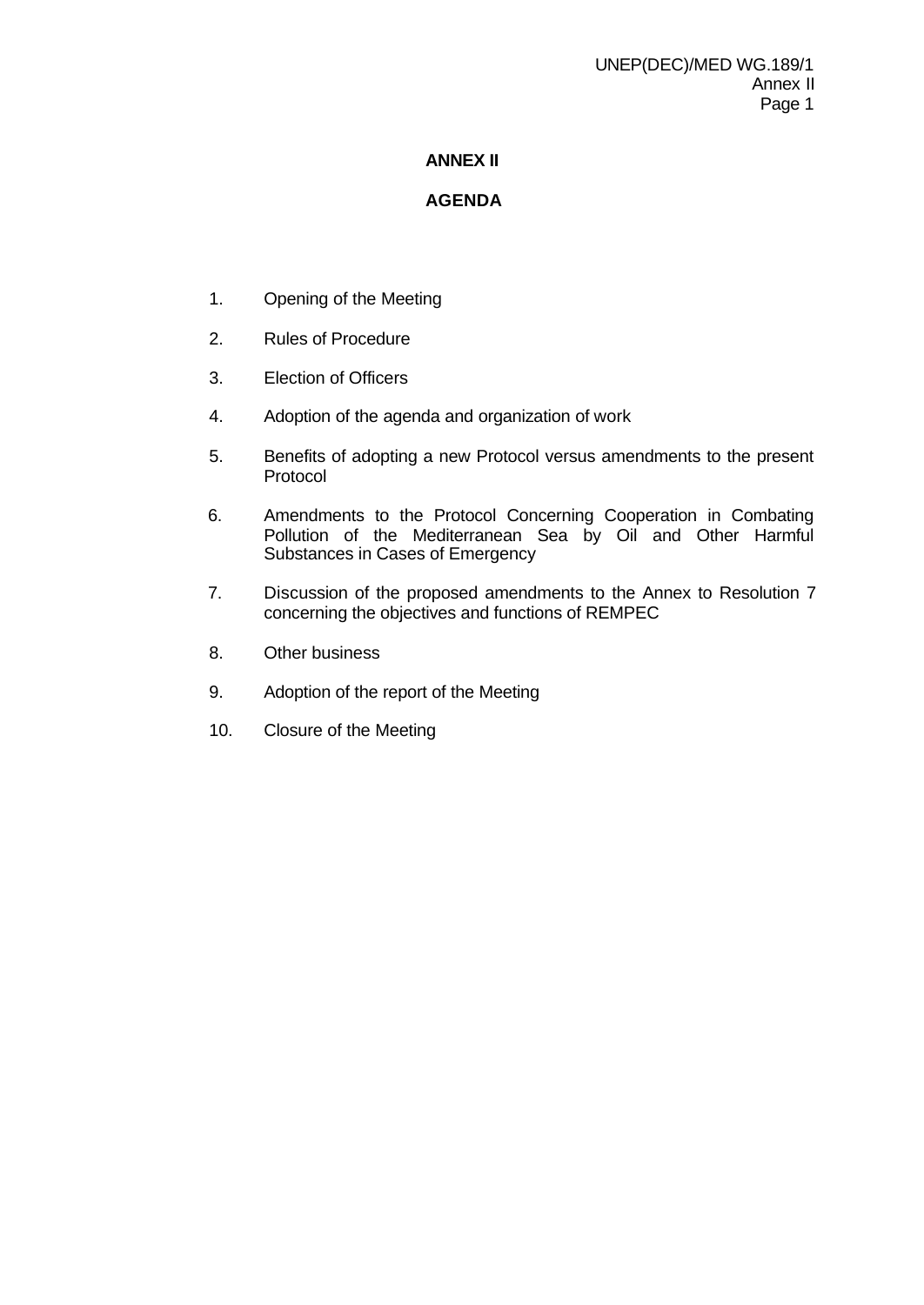### **ANNEX III**

### **LIST OF DOCUMENTS**

### **Working documents**

- REMPEC/WG.19/2 *No document issued under this agenda item.*
- REMPEC/WG.19/3 *No document issued under this agenda item.*
- REMPEC/WG.19/4/1/Rev.1 Provisional agenda.

REMPEC/WG.19/4/2 Annotated provisional agenda.

- REMPEC/WG.19/4/3 Draft timetable.
- REMPEC/WG.19/5 Proposed amendments to both the Protocol concerning cooperation in combating pollution of the Mediterranean Sea by oil and other harmful substances in case of emergency and to the Annex to Resolution 7 concerning the objectives and functions of REMPEC. (Note by REMPEC).
- REMPEC/WG.19/5/Cor.1 Corrigendum to REMPEC/WG.19/5 "Proposed amendments to both the Protocol concerning co-operation in combating pollution of the Mediterranean Sea by oil and other harmful substances in case of emergency and to the Annex to Resolution 7 concerning the objectives and functions of REMPEC". (Note by REMPEC). **Applicable to the English text only**.
- REMPEC/WG.19/5/Cor.2 Corrigendum to REMPEC/WG.19/5 "Proposed amendments to both the Protocol concerning co-operation in combating pollution of the Mediterranean Sea by oil and other harmful substances in case of emergency and to the Annex to Resolution 7 concerning the objectives and functions of REMPEC". (Note by REMPEC). **Applicable to the English text only**.
- REMPEC/WG.19/5/1 Proposed Amendments to both the Protocol concerning cooperation in combating pollution of the Mediterranean Sea by oil and other harmful substances in case of emergency and to the Annex to Resolution 7 concerning the objectives and functions of REMPEC (Drafting proposals submitted by the International Maritime Organization).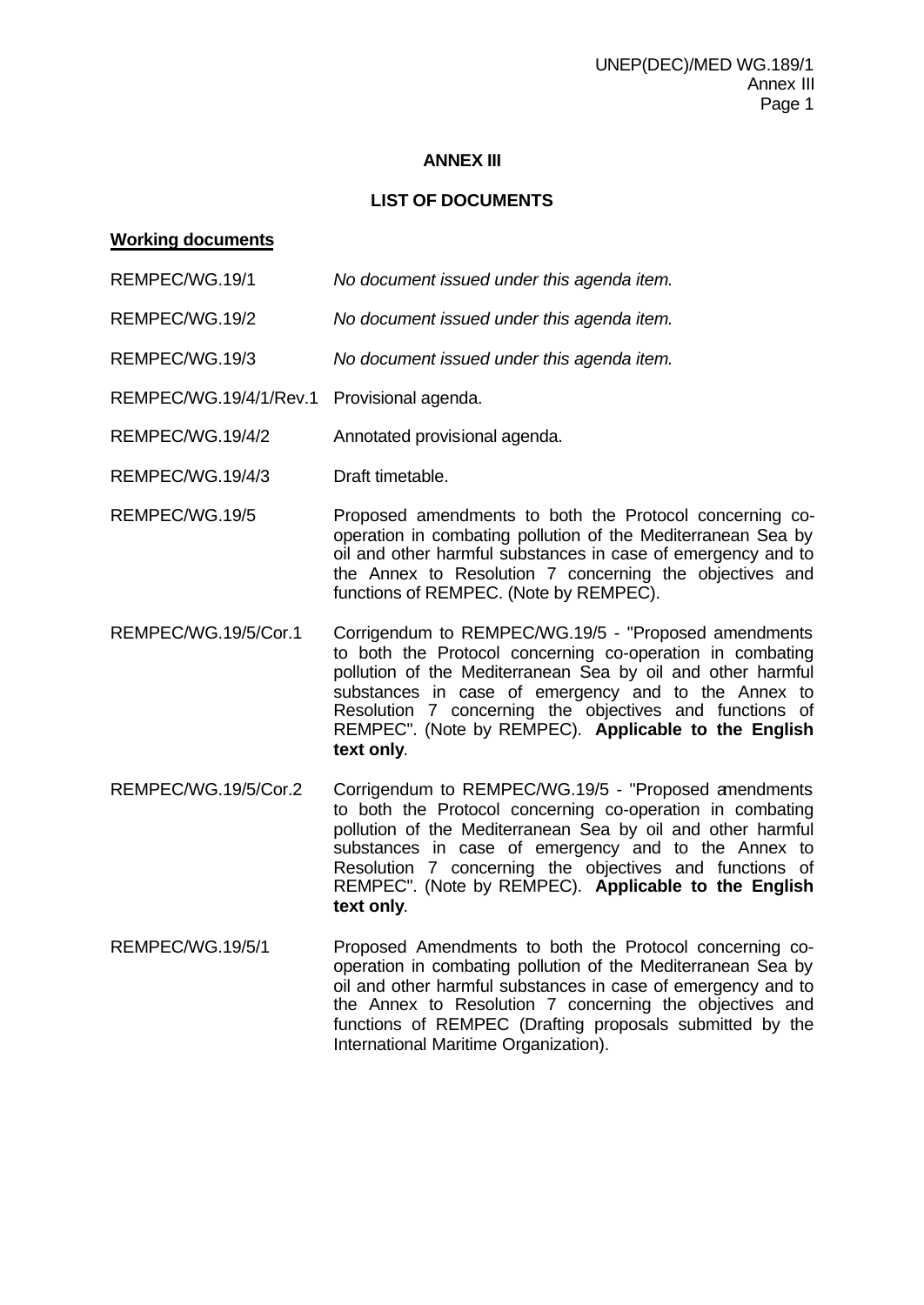UNEP(DEC)/MED WG.189/1 Annex III Page 2 REMPEC/WG.19/5/2 Algerian observations on the Protocol concerning Co-operation in Combating Pollution of the Mediterranean Sea by Oil and other Harmful Substances in Cases of Emergency and to the Annex to Resolution concerning the Objectives and Functions of REMPEC. (Submitted by Algeria). REMPEC/WG.19/6 Benefits of adopting a new Protocol versus amendments to the present Protocol. (Note by REMPEC). REMPEC/WG.19/7 *No document issued under this agenda item.* REMPEC/WG.19/8 Report of the meeting.

### **Information documents**

REMPEC/WG.19/INF.1/Rev.1 Provisional list of documents.

REMPEC/WG.19/INF.1/Rev.2 List of documents.

### **Reference documents**

- 1. Report of the first Meeting of National Legal and Technical Experts on the Amendments to the Emergency Protocol, Malta, 23-24 November 1998 (REMPEC/WG.15/6). Working papers related to the same meeting.
- 2. Proposed amendments to both the Protocol concerning co-operation in combating pollution of the Mediterranean Sea by oil and other harmful substances in case of emergency and to the Annex to Resolution 7 concerning the objectives and functions of REMPEC (REMPEC/WG.17/4, Catania, September 1999).
- 3. IMO/UNEP: Regional Information System; Part A, Basic Documents, Recommendations, Principles and Guidelines concerning Accidental Marine Pollution Preparedness, Response and Mutual Assistance, REMPEC, July 2000.
- 4. UNEP/MAP: Mediterranean Action Plan and Convention for the Protection of the Marine Environment and the Coastal Region of the Mediterranean and its Protocols, Athens 1997.
- 5. IMO: International Convention for the Safety of Life at Sea (SOLAS) (consolidated edition, 2001).
- 6. IMO: MARPOL 73/78 (consolidated edition, 1997).
- 7. IMO: 1997 and 1999 MARPOL Amendments (1999 edition).
- 8. IMO: International Convention on Oil Pollution Preparedness, Response and Cooperation (OPRC), 1990 (1991 edition).
- 9. IMO: Final Act of the Conference on International Co-operation on Preparedness and Response to Pollution Incidents by Hazardous and Noxious Substances (HNS-OPRC/CONF/11).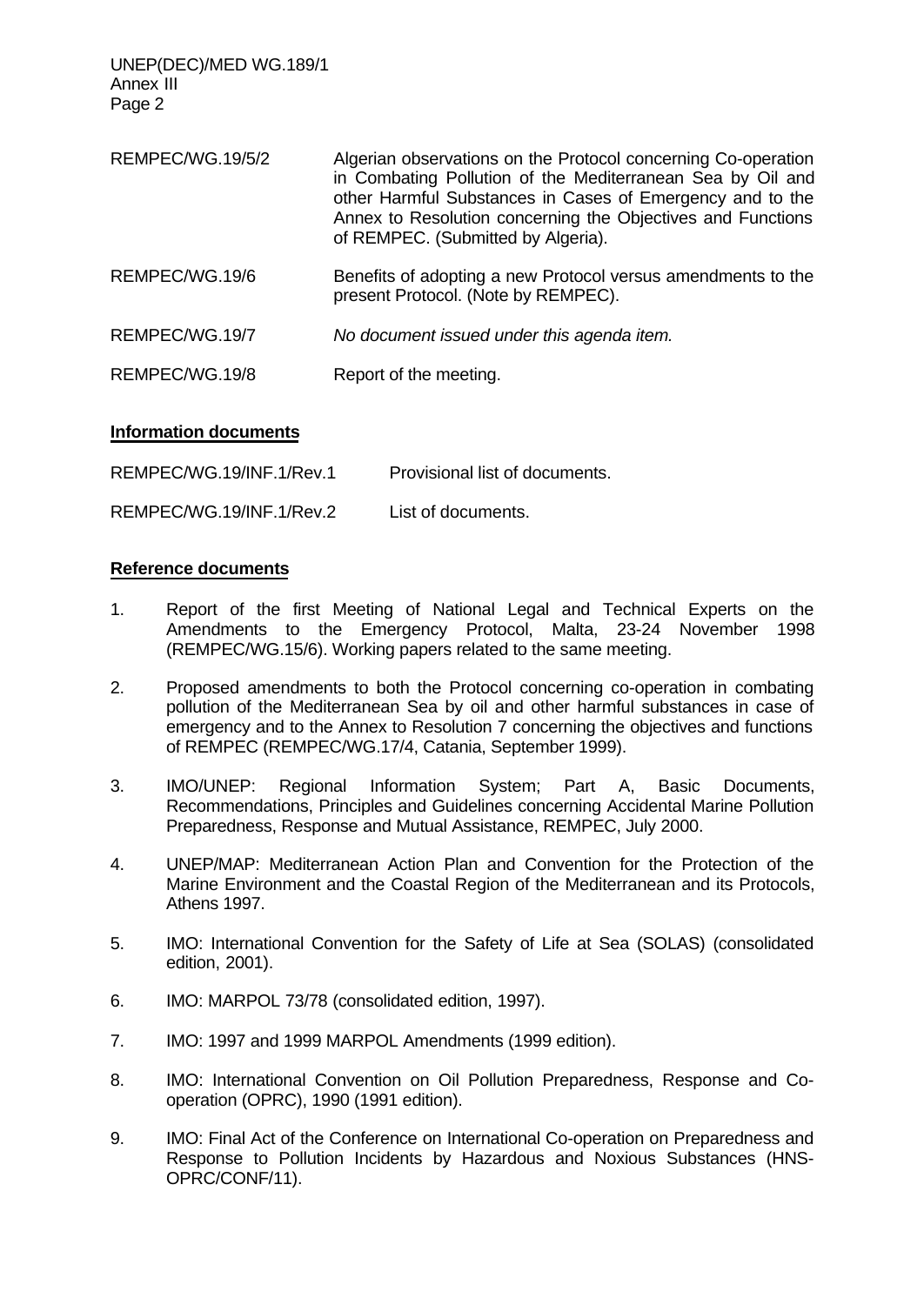- 10. IMO: International Convention Relating to Intervention on the High Seas in Cases of Oil Pollution Casualties (Intervention), 1969 (1977 edition).
- 11. IOPC Fund: Texts of the 1971 Fund Convention, 1969 Civil Liability Convention, 1976 Protocols to the Fund and Civil Liability Conventions, Internal Regulations and Rules of Procedure (2<sup>nd</sup> edition, 1987).
- 12. IMO: Civil Liability for Oil Pollution Damage (CLC) (1996 edition).
- 13. IMO: International Convention on Liability and Compensation for Damage in Connection with the Carriage of Hazardous and Noxious Substances by Sea, 1996 (HNS Convention) (1997 edition).
- 14. UN New York: United Nations Convention on the Law of the Sea (UNCLOS) (1997 edition).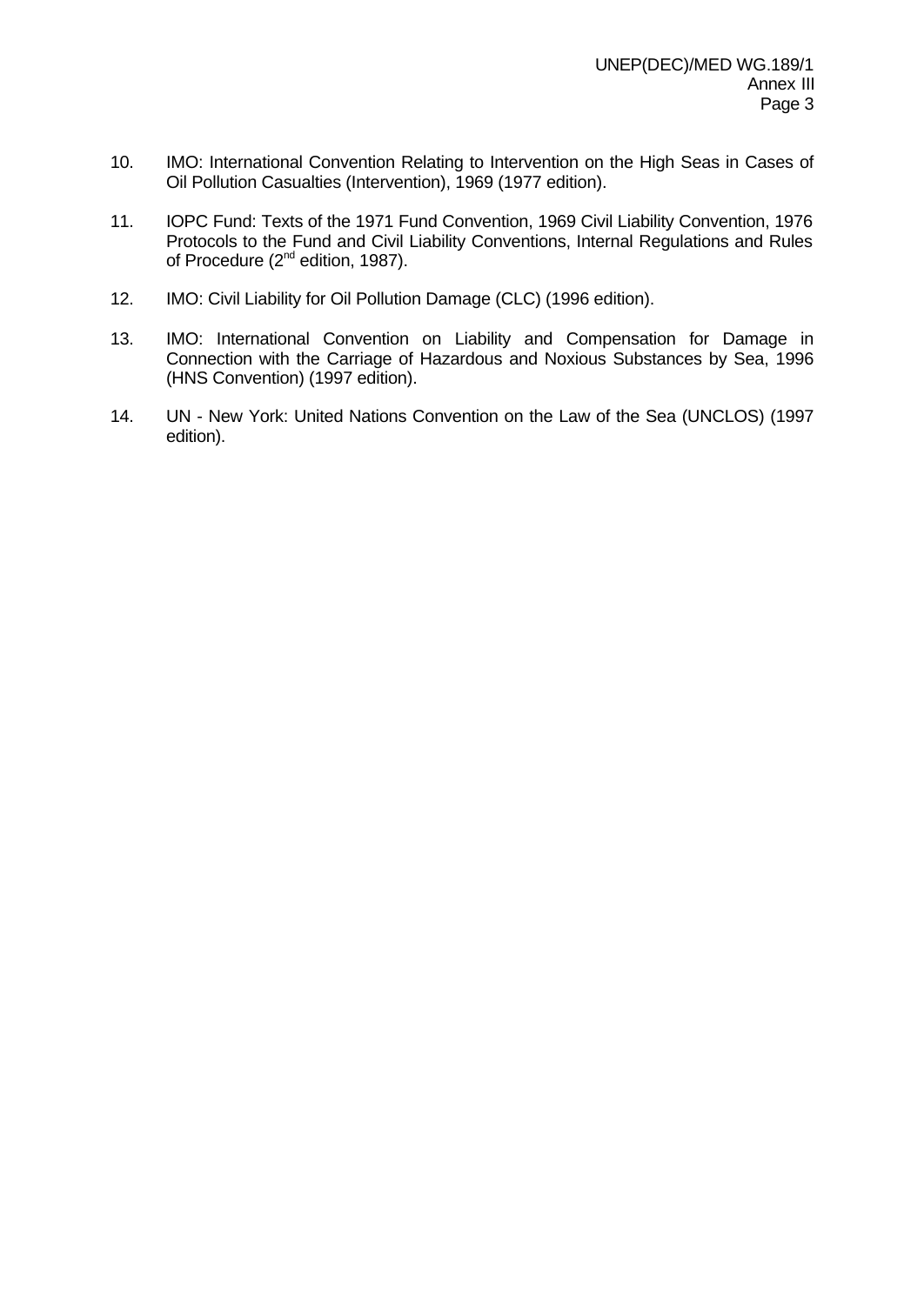### **ANNEX IV**

### **DRAFT PROTOCOL CONCERNING COOPERATION IN PREVENTING POLLUTION FROM SHIPS AND IN COMBATING POLLUTION OF THE MEDITERRANEAN SEA BY OIL AND HAZARDOUS AND NOXIOUS SUBSTANCES IN CASES OF EMERGENCY<sup>1</sup>**

### *The Contracting Parties to the present Protocol,*

*Being Parties* to the Convention for the Protection of the Mediterranean Sea against Pollution, adopted at Barcelona on 16 February 1976 and amended on 10 June 1995,

*Desirous* of implementing articles 6 and 9 of the said Convention, as amended,

*Recognizing* that grave pollution of the sea by oil and hazardous and noxious substances or a threat thereof in the Mediterranean Sea Area involves a danger for the coastal States and the marine environment,

*Considering* that the cooperation of all the coastal States of the Mediterranean Sea is called for to prevent pollution from ships and to respond to pollution incidents, irrespective of their origin,

*Acknowledging* the role of the International Maritime Organization and the importance of cooperating within the framework of this Organization, in particular in promoting the adoption and the development of international rules and standards to prevent, reduce and control pollution of the marine environment from ships,

*Recognizing* the importance of cooperation in the Mediterranean Sea Area in promoting the effective implementation of international regulations to prevent, reduce and control pollution of the marine environment from ships,

*Recognizing also* the importance of prompt and effective action at the national, subregional and regional levels in taking emergency measures to deal with pollution of the marine environment or a threat thereof.

*Applying* the precautionary principle, the polluter pays principle and the method of environmental impact assessment, and utilizing the best available techniques and the best environmental practices, as provided for in article 4 of the Convention,

*Bearing in mind* the relevant provisions of the United Nations Convention on the Law of the Sea, done at Montego Bay on 10 December 1982,

*Taking into account* the international conventions dealing in particular with maritime safety, the prevention of pollution from ships, preparedness for and response to pollution incidents, and liability and compensation for pollution damage,

*Wishing* to further develop mutual assistance and cooperation in preventing and combating pollution,

 1 The way of presenting the Articles of the Protocol and their Headings are corrected in order to be in line with the standard type adopted by the other Protocols and the Convention.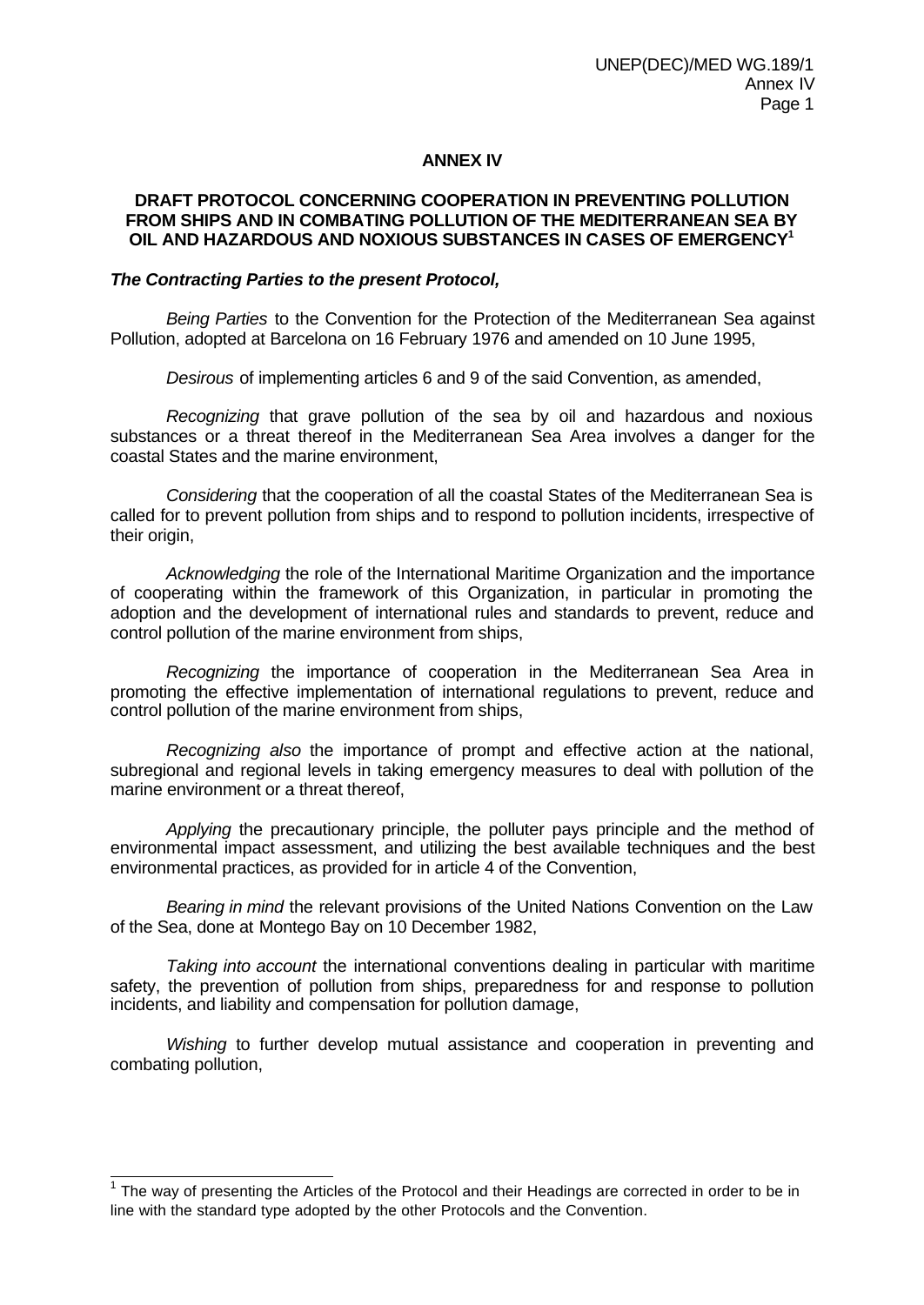UNEP(DEC)/MED WG.189/1 Annex IV Page 2

*Have agreed as follows:*

### *Article 1*

### **DEFINITIONS**

For the purpose of this Protocol:

### **(a) "Convention" means the Convention for the Protection of the Mediterranean Sea against Pollution, adopted at Barcelona on 16 February 1976 and amended on 10 June 1995;** <sup>2</sup>

- **(b) "P**ollution incident" means an occurrence or series of occurrences having the same origin, which results or may result in a discharge of oil and/or hazardous and noxious substances and which poses or may pose a threat to the marine environment, or to the coastline or related interests of one or more States, and which requires emergency action or other immediate response;
- **(c) "H**azardous and noxious substances" means any substance other than oil which, if introduced into the marine environment, is likely to create hazards to human health, to harm living resources and marine life, to damage amenities or to interfere with other legitimate uses of the sea;
- **(d) "R**elated interests" means the interests of a coastal State directly affected or threatened and concerning, among others
	- (i) maritime activities in coastal areas, in ports or estuaries, including fishing activities;
	- (ii) the historical and tourist appeal of the area in question, including water sports and recreation;
	- (iii) the health of the coastal population;
	- (iii *bis*) the cultural, aesthetic, scientific and educational value of the area;
		- (iv) the conservation of biological diversity and the sustainable use of marine and coastal biological resources;
- **(e) "I**nternational regulations" means regulations aimed at preventing, reducing and controlling pollution of the marine environment from ships as adopted, at the global level and in conformity with international law, under the aegis of United Nations specialized agencies, and in particular of the International Maritime Organization;<sup>3</sup>
- **(f) "R**egional centre" means the "Regional Marine Pollution Emergency Response Centre for the Mediterranean Sea" (REMPEC), established by Resolution 7 adopted by the Conference of Plenipotentiaries of the Coastal States of the Mediterranean Region on the Protection of the Mediterranean Sea at Barcelona on 9 February 1976, which is administered by the

 $\frac{2}{\pi}$  The standard definition of the "Convention" is added under 1(a). This is exactly done in all other Protocols (LBS PROTOCOL, SPA & BD PROTOCOL, OFFSHORE PROTOCOL, HAZARDOUS WASTES PROTOCOL) and is also necessary for the new Protocol. The enumeration of the rest of the sub-paragraphs is corrected accordingly.

 $3$  Reservation by the European Community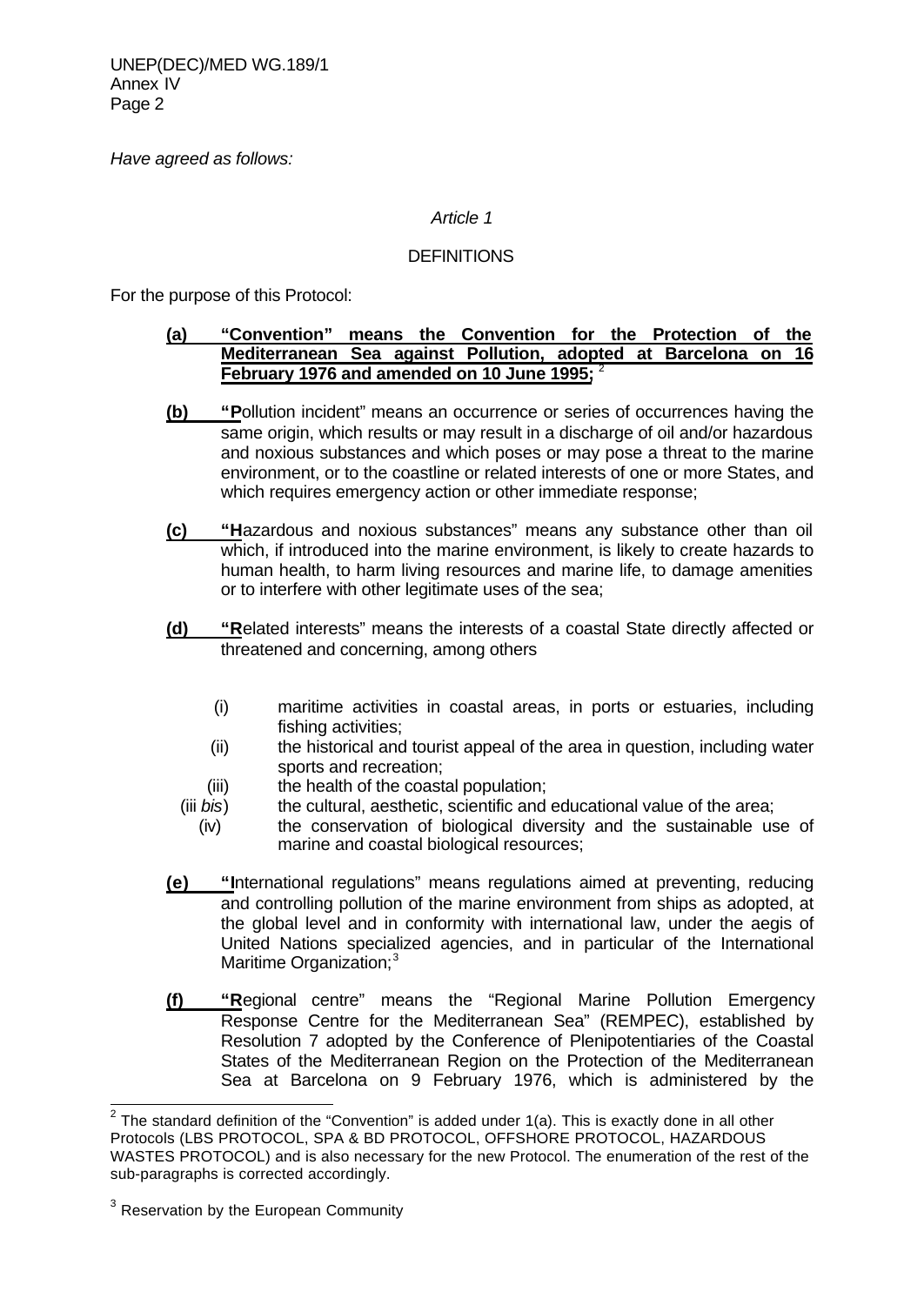International Maritime Organization and the United Nations Environment Programme, and **of which the** objectives and functions are defined by the Contracting Parties to the **Convention<sup>4</sup>** .

### *Article 1bis*

### PROTOCOL AREA

The area to which the Protocol applies shall be the Mediterranean Sea Area as defined in article 1 of the **Convention<sup>5</sup>** .

### *Article 2*

### GENERAL PROVISIONS

1. The Parties shall cooperate:

- (a) to implement international regulations to prevent, reduce and control pollution of the marine environment from ships; and
- (b) to take all necessary measures in cases of pollution incidents.

2. Each Party shall apply this Protocol without prejudice to the sovereignty or the jurisdiction of other Parties or other States. Any measures taken by a Party to apply this Protocol shall be in accordance with international law.

### *Article 3*

### CONTINCENCY PLANS AND OTHER MEANS OF PREVENTING AND COMBATING POLLUTION INCIDENTS

1. The Parties shall endeavour to maintain and promote, either individually or through bilateral or multilateral cooperation, contingency plans and other means of preventing and combating pollution incidents. These means shall include, in particular, equipment, ships, aircraft and **personnel**<sup>6</sup> prepared for operations in cases of emergency, the enactment, as appropriate, of relevant legislation, the development or strengthening of the capability to respond to a pollution incident and the designation of a national authority or authorities responsible for the implementation of this Protocol.

<sup>&</sup>lt;sup>4</sup> In the new 1 (f) the word "whose" (one line before the end) is replaced by the correct "of which the" and the word "Barcelona" (end line), after the introduction of art. 1a) is unnecessary and is also deleted.

 $<sup>5</sup>$  This article is adjusted to the correction of Article 1 and, as a result, after the word "Convention" the</sup> rest of the text is deleted.

 $^6$  The word "manpower" is replaced by the word "personnel" used in the OPRC CONVENTION. The word manpower is no longer used because of its sexist connotation.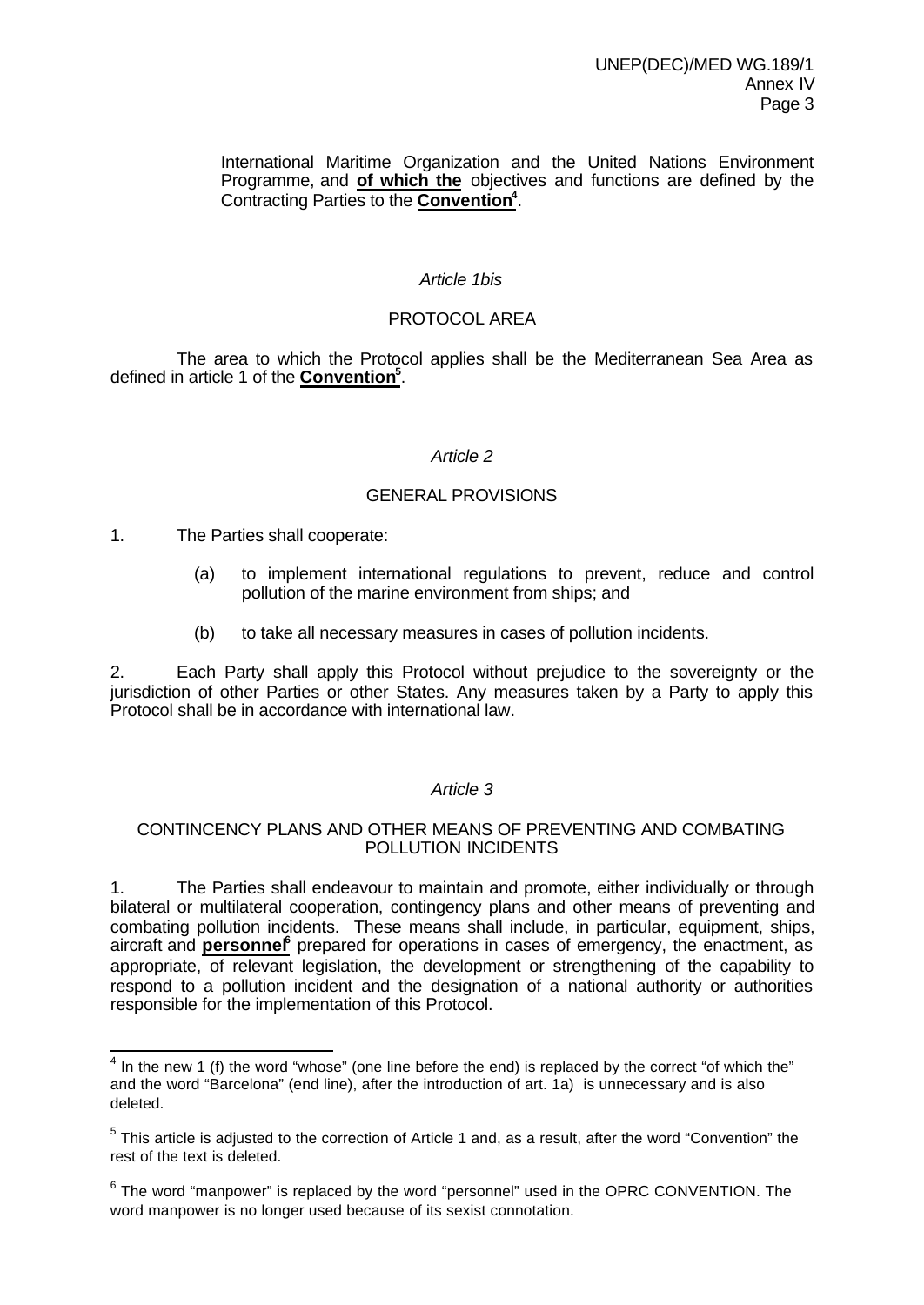2. The Parties shall also take measures in conformity with international law to prevent the pollution of the Mediterranean Sea Area from ships in order to ensure the effective implementation in that Area of the relevant international conventions in their capacity as Flag State, Port State and Coastal State, and their applicable legislation. They shall develop their national capacity as regards the implementation of those international conventions and may cooperate for their effective implementation through bilateral or multilateral agreements.

3. The Parties shall inform the regional centre every two years of the measures taken for the implementation of this Article. The regional centre shall present a report to the Parties on the basis of the information received.

### *Article 4*

### **MONITORING**

The Parties shall develop and apply, either individually or through bilateral or multilateral cooperation, monitoring activities covering the Mediterranean Sea Area in order to prevent, detect and combat pollution, and to ensure compliance with the relevant international regulations.

### *Article 5*

### COOPERATION IN RECOVERY OPERATIONS

In case of release or loss overboard of hazardous and noxious substances in packaged form, including those in freight containers, portable tanks, road and rail vehicles and shipborne barges, the Parties shall cooperate as far as practicable in the salvage of these packages and the recovery of such substances so as to prevent or reduce the danger to the marine and coastal environment.

### *Article 6*

### DISSEMINATION AND EXCHANGE OF INFORMATION

- 1. Each Party undertakes to disseminate to the other Parties information concerning:
	- (a) the competent national organization or authorities responsible for combating pollution of the sea by oil and hazardous and noxious substances;
	- (b) the competent national authorities responsible for receiving reports of pollution of the sea by oil and hazardous and noxious substances and for dealing with matters concerning measures of assistance between Parties;
	- (b *bis*) the national authorities entitled to act on behalf of the State in regard to measures of mutual assistance and cooperation between Parties;
	- (b *bis bis*) the national organization or authorities responsible for the implementation of article 3.2, in particular<sup>7</sup> those responsible for the implementation of the

 $\overline{7}$  After the word "in particular" the comma is deleted.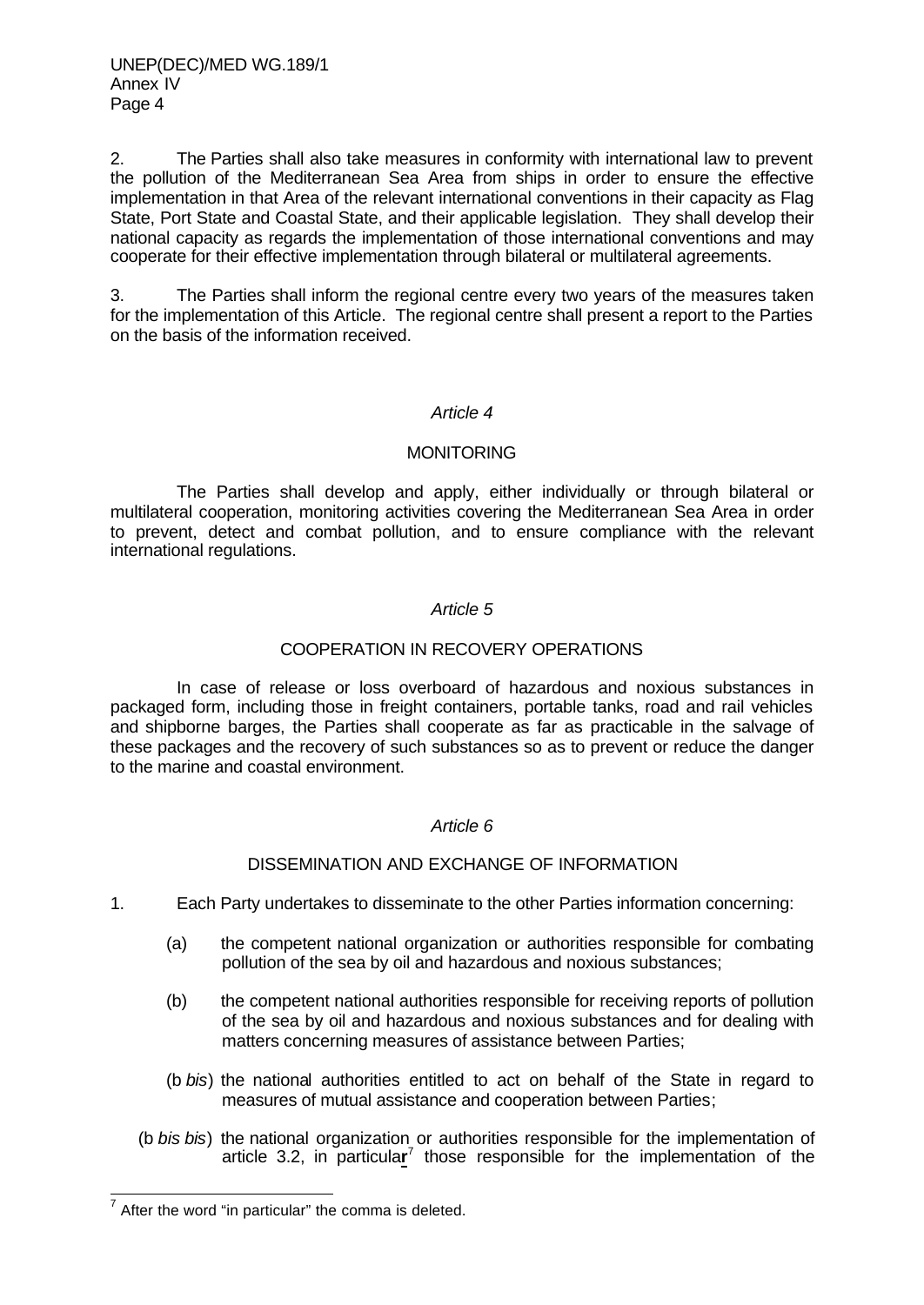international conventions concerned, those responsible for the development of port reception facilities and those responsible for the monitoring of discharges which are illegal under MARPOL 73/78;

- (b *ter*) its regulations and other matters which have a direct bearing on preparedness for and response to pollution of the sea by oil and hazardous and noxious substances;
	- (c) new ways in which pollution of the sea by oil and hazardous and noxious substances may be avoided, new measures for combating pollution, new developments in the technology of conducting monitoring and the development of research programmes.

2. The Parties which have agreed to exchange information **directly**<sup>8</sup> shall communicate such information to the regional centre. The latter shall communicate this information to the other Parties and, on a basis of reciprocity, to coastal States of the Mediterranean Sea Area which are not Parties to this Protocol.

3. **Parties** concluding bilateral or multilateral agreements within the framework of this Protocol shall inform the regional centre of such agreements, which **shall** communicate **them** to the other **Parties<sup>9</sup>** .

### *Article 7*

### COMMUNICATION OF INFORMATION AND REPORTS CONCERNING POLLUTION INCIDENTS

The Parties undertake to coordinate the utilization of the means of communication at their disposal in order to ensure, with the necessary speed and reliability, the reception, transmission and dissemination of all reports and urgent information concerning pollution incidents. The regional centre shall have the necessary means of communication to enable it to participate in this coordinated effort and, in particular, to fulfil the functions assigned to it by paragraph 2 of article 10.

### *Article 8*

### REPORTING PROCEDURE

1. Each Party shall issue instructions to masters or other persons having charge of ships flying its flag and to the pilots of aircraft registered in its territory to report by the most rapid and adequate channels in the circumstances, following reporting procedures to the extent required by, and in accordance with, the applicable provisions of the relevant international agreements, to the nearest coastal State and to this Party:

(a) all incidents which result or may result in a discharge of oil or hazardous and noxious substances;

<sup>&</sup>lt;sup>8</sup> The phrase "between themselves" are deleted.

 $^9$  The initial "The" is deleted and the last sentence is stated in better English.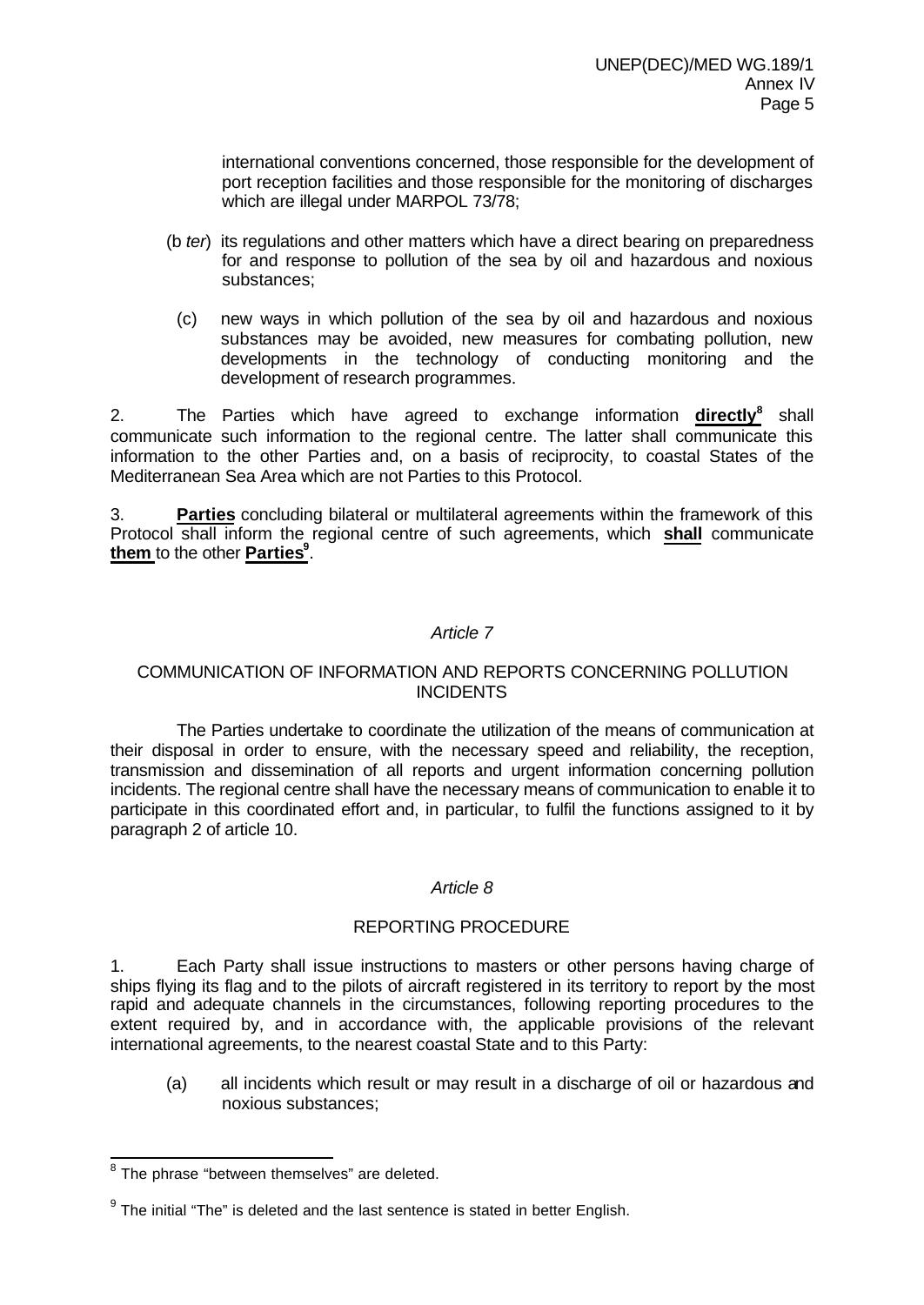(b) the presence, characteristics and extent of spillages of oil or hazardous and noxious substances observed at sea which pose or are likely to pose a threat to the marine environment or to the coast or related interests of one or more of the Parties.

1 *bis*. Each Party shall also issue instructions to persons having charge of sea ports or handling facilities under its jurisdiction to report to it, in accordance with its national law, all incidents which result or may result in a discharge of oil or hazardous and noxious substances.

1 *ter*. In accordance with the Protocol for the Protection of the Mediterranean Sea against Pollution Resulting from Exploration and Exploitation of the Continental Shelf and the Seabed and its Subsoil, each Party shall issue instructions to persons having charge of offshore units under its jurisdiction to report to it by the most rapid and adequate channels in the circumstances, following reporting procedures it has prescribed, all incidents which result or may result in a discharge of oil or hazardous and noxious substances.

1 *quater*. The information collected in accordance with paragraphs 1, 1*bis* and 1 *ter* shall be communicated to the regional centre, as appropriate.

2. The information collected in accordance with paragraphs 1, 1 *bis* and 1 *ter* shall be immediately communicated to the other Parties likely to be affected by the pollution incident:

- (a) by the Party which has received the information, preferably directly or through the regional centre; or
- (b) by the regional centre.

In case of direct communication between Parties, these shall inform the regional centre of the measures taken, and the centre shall communicate them to the other Parties.

2 *bis*. The Parties shall use a mutually agreed standard form proposed by the regional centre for the reporting of pollution incidents as required under paragraph 2 of this article.

3. In consequence of the application of the provisions of paragraph 2, the Parties are not bound by the obligation laid down in article 9, paragraph 2, of the Convention.

### *Article 9*

### OPERATIONAL MEASURES

- 1. Any Party faced with a pollution incident shall:
	- (a) make the necessary assessments of the nature, extent and possible consequences of the pollution incident or, as the case may be, the type and approximate quantity of oil or hazardous and noxious substances and the direction and speed of drift of the spillage;
	- (b) take every practicable measure to prevent, reduce and, to the fullest possible extent, eliminate the effects of the pollution incident;
	- (c) immediately inform all Parties likely to be affected by the pollution incident of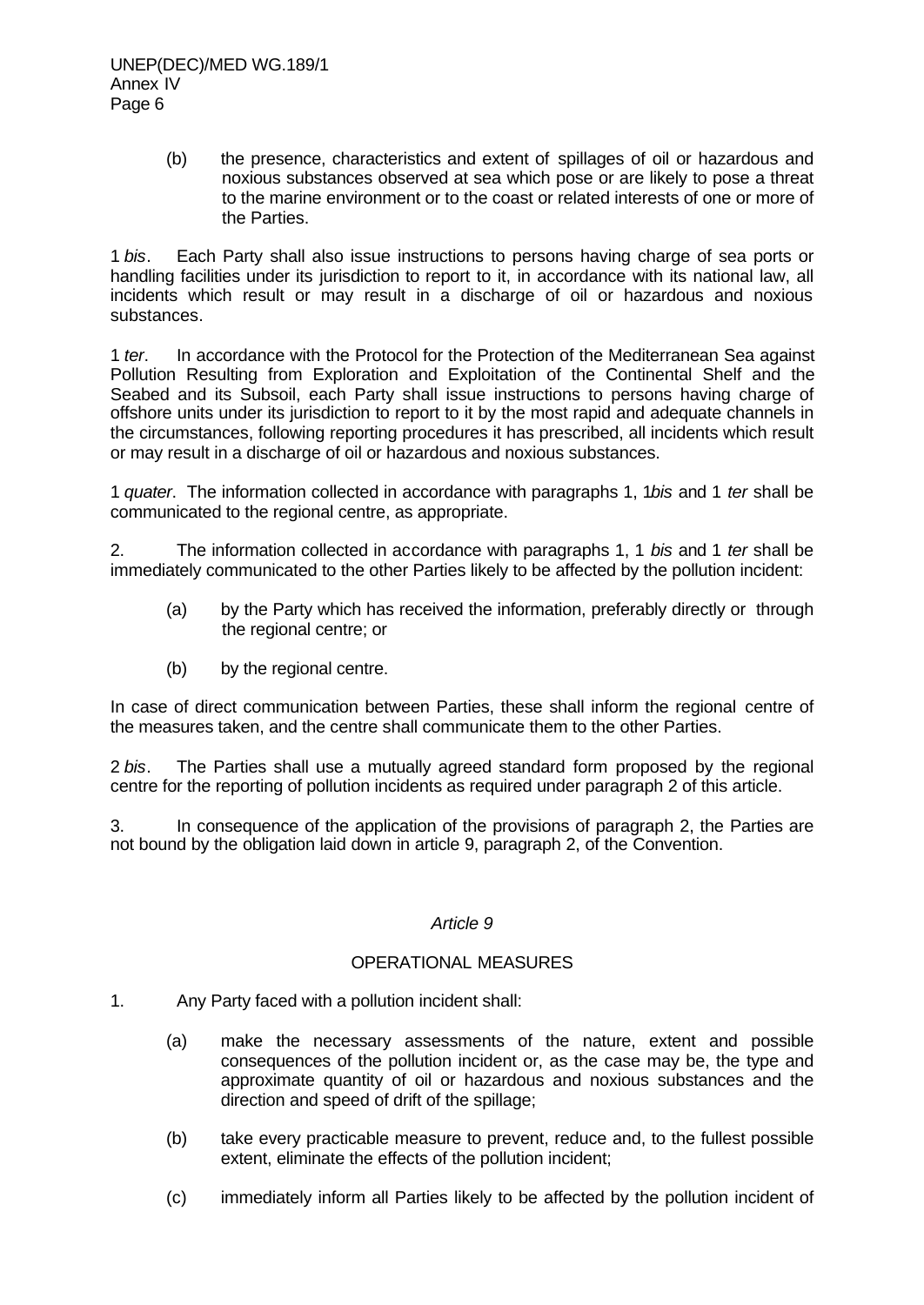these assessments and of any action which it has taken or intends to take, and simultaneously provide the same information to the regional centre, which shall communicate it to all other Parties;

(d) continue to observe the situation for as long as possible and report thereon in accordance with article 8.

2. Where action is taken to combat pollution originating from a ship, all possible measures shall be taken to safeguard:

- (a) human lives ;
- (b) the ship itself; in doing so, damage to the environment in general shall be prevented or minimized.

Any Party which takes such action shall inform the International Maritime Organization either directly or through the regional centre.

### *Article 9 bis*

### EMERGENCY MEASURES ON BOARD SHIPS, ON OFFSHORE INSTALLATIONS AND IN PORTS

1. Each Party shall take the necessary steps to ensure that ships flying its flag have on board a pollution emergency plan as required by, and in accordance with, the relevant international regulations.

2. Each Party shall require masters of ships flying its flag, in case of a pollution incident, to follow the procedures described in the emergency plan and in particular to provide the proper authorities, at their request, with such detailed information about the ship and its cargo which is relevant to actions taken in pursuance of article 9, and to cooperate with these authorities.

3. Each Party shall require that authorities or operators in charge of sea ports and handling facilities under its jurisdiction as it deems appropriate have pollution emergency plans or similar arrangements that are coordinated with the national system established in accordance with article 3 and approved in accordance with procedures established by the competent national authority.

4. Each Party shall require operators in charge of offshore installations under its jurisdiction to have a contingency plan to combat any pollution incident, which is coordinated with the national system established in accordance with article 3 and in accordance with the procedures established by the competent national authority.

### *Article 10*

### ASSISTANCE

1. Any Party requiring assistance to deal with a pollution incident may call for assistance from other Parties, either directly or through the regional centre, starting with the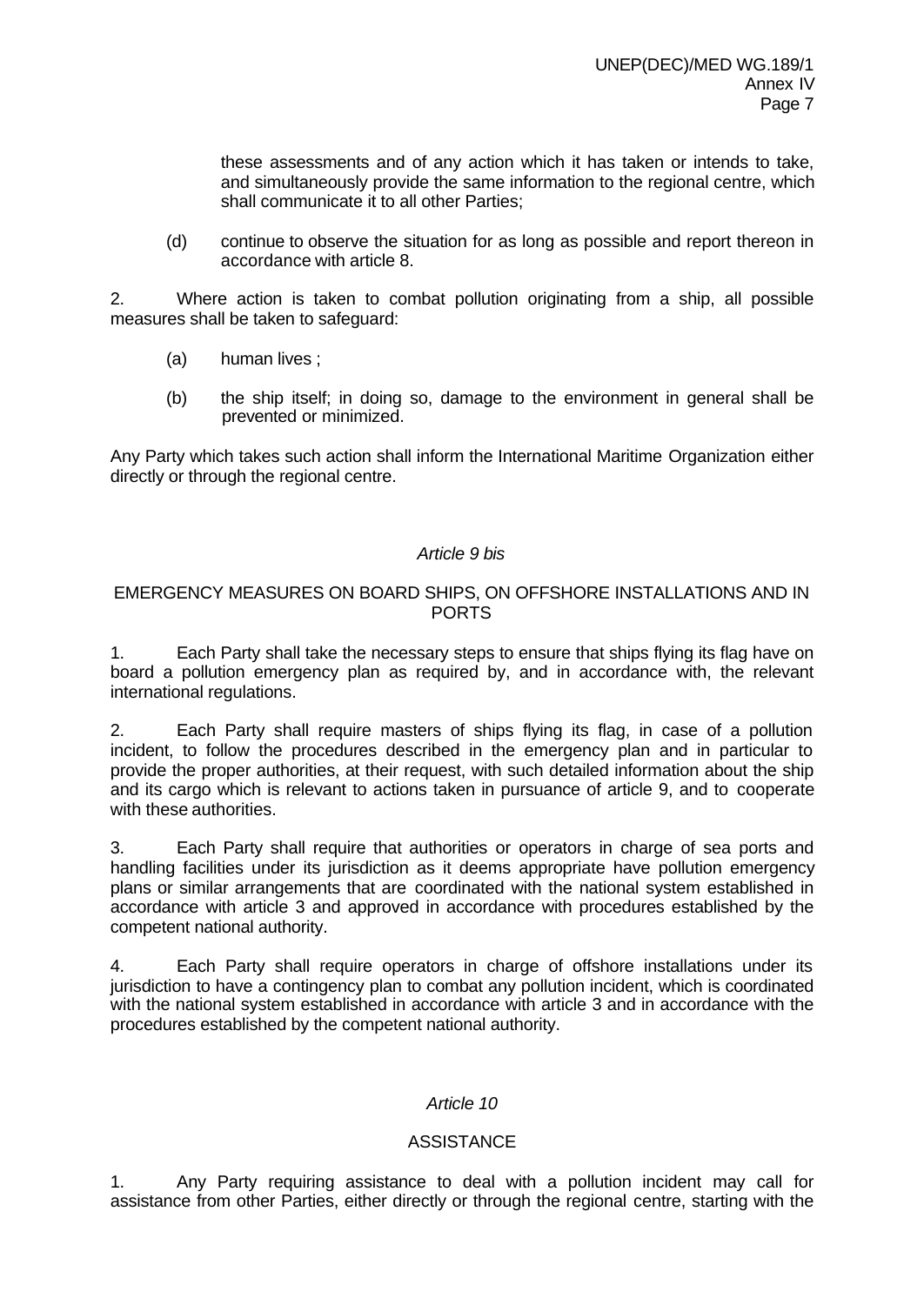Parties which appear likely to be affected by the pollution. This assistance may comprise, in particular, expert advice and the supply to or placing at the disposal of the Party concerned of the required specialized personnel, products, equipment and nautical facilities. Parties so requested shall use their best endeavours to render this assistance.

2. Where the Parties engaged in an operation to combat pollution cannot agree on the organization of the operation, the regional centre may, with their approval, coordinate the activity of the facilities put into operation by these Parties.

3. In accordance with applicable international agreements, each Party shall take the necessary legal and administrative measures to facilitate:

- (a) the arrival and utilization in and departure from its territory of ships, aircraft and other modes of transport engaged in responding to a pollution incident or transporting personnel, cargoes, materials and equipment required to deal with such an incident; and
- (b) the expeditious movement into, through and out of its territory of the personnel, cargoes, materials and equipment referred to in subparagraph (a).

### *Article 10 bis*

### REIMBURSEMENT OF COSTS OF ASSISTANCE

1. Unless an agreement concerning the financial arrangements governing actions of Parties to deal with pollution incidents has been concluded on a bilateral or multilateral basis prior to the pollution incident, Parties shall bear the costs of their respective action in dealing with pollution in accordance with paragraph 2.

- 2. (a) If the action was taken by one Party at the express request of another Party, the requesting Party shall reimburse to the assisting Party the costs of its action. If the request is cancelled, the requesting Party shall bear the costs already incurred or committed by the assisting Party;
	- (b) if the action was taken by a Party on its own initiative, that Party shall bear the cost of its action;
	- (c) the principles laid down above in subparagraphs (a) and (b) shall apply unless the Parties concerned otherwise agree in any individual case.

3. Unless otherwise agreed, the costs of the action taken by a Party at the request of another Party shall be fairly calculated according to the law and current practice of the assisting Party concerning the reimbursement of such costs.

4. The Party requesting assistance and the assisting Party shall, where appropriate, cooperate in concluding any action in response to a compensation claim. To that end, they shall give due consideration to existing legal regimes. Where the action thus concluded does not permit full compensation for expenses incurred in the assistance operation, the Party requesting assistance may ask the assisting Party to waive reimbursement of the expenses exceeding the sums compensated or to reduce the costs which have been calculated in accordance with paragraph 3. It may also request a postponement of the reimbursement of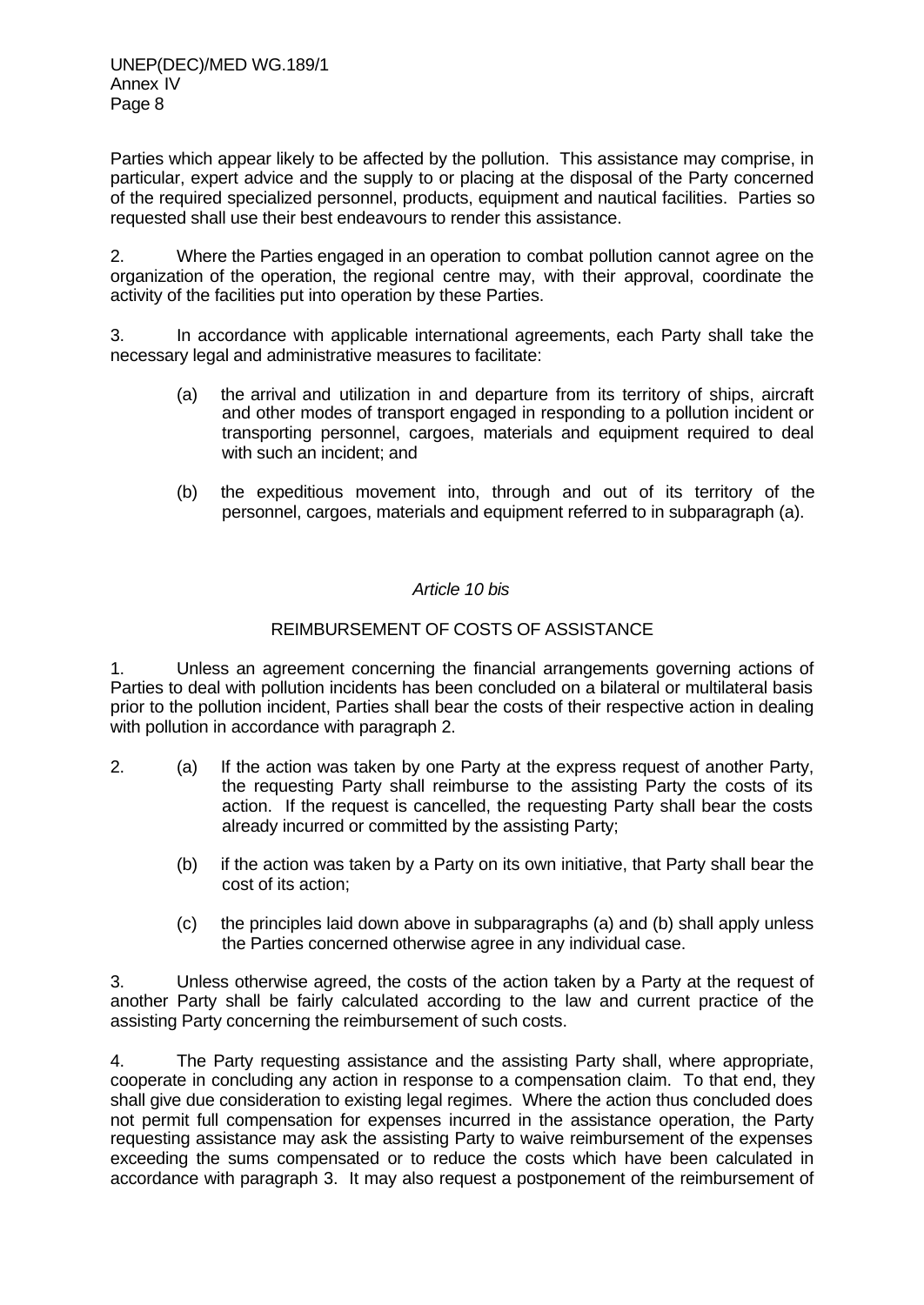such costs. In considering such a request, assisting Parties shall give due consideration to the needs of developing countries.

5. The provisions of this article shall not be interpreted as in any way prejudicing the rights of Parties to recover from third parties the costs of actions taken to deal with pollution incidents under other applicable provisions and rules of international law and national or supra-national regulations.

### *Article 10 ter*

### PORT RECEPTION FACILITIES

1. The Parties shall take all the necessary steps to ensure the provision and utilization **at reasonable cost** in their ports and terminals of reception facilities, adequate to meet the needs of the ships using them, without causing undue delay to ships<sup>10</sup>.

2. The Parties shall also ensure the provision of adequate reception facilities for pleasure craft.

3. The Parties shall take all the necessary steps to ensure that reception facilities operate efficiently to limit any impact of their discharges to the marine environment.

4. The Parties shall take the necessary steps to provide ships using their ports with updated information relevant to the obligations arising from MARPOL 73/78 and from their legislation applicable in this field.

### *Article 10 quater*

### ENVIRONMENTAL SAFETY OF MARITIME TRAFFIC

In conformity with generally accepted international standards and within the framework of their recognized competencies, the Parties shall take the necessary steps to assess the environmental safety, individually, bilaterally or multilaterally, of the recognized routes used in maritime traffic and shall take the appropriate initiatives, within the framework of the International Maritime Organization, aimed at reducing the risks of accidents or the environmental consequences thereof.

### *Article 10 quinquies*

### ACCESS TO PORTS BY SHIPS IN DISTRESS

The Parties shall define national, subregional or regional strategies concerning access to their ports of ships in distress presenting a threat to the marine environment. They shall cooperate to this end and inform the regional centre of the measures they have adopted.

 $\overline{\phantom{a}}$ 

 $10$  The phrase "at reasonable cost" is transferred after the word "utilization" because the word "adequate" refers to the word "reception facilities" and the existing formulation was confusing.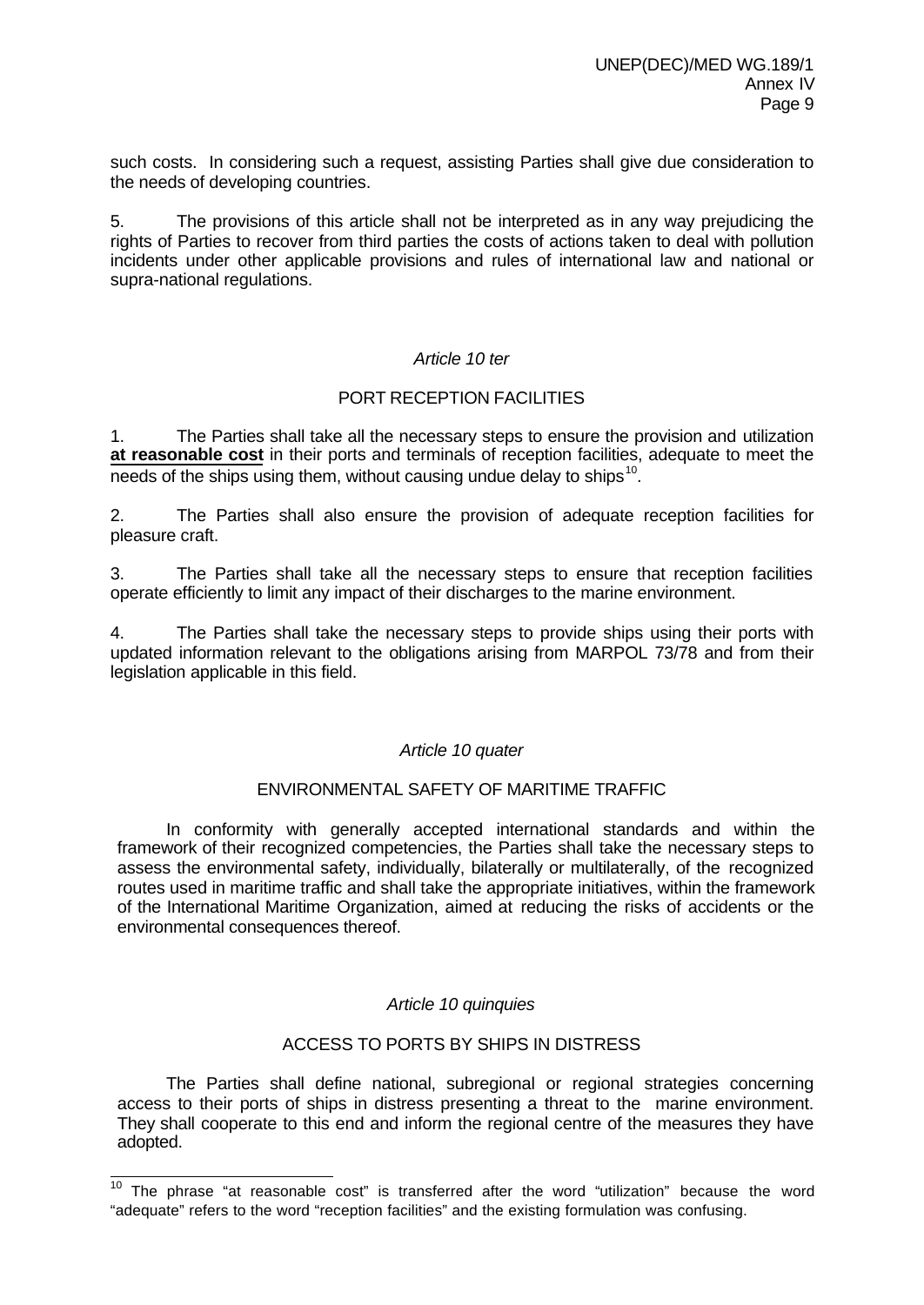### *Article 11*

### SUBREGIONAL AGREEMENTS

The Parties may negotiate, develop and maintain appropriate bilateral or multilateral subregional agreements in order to facilitate the implementation of this Protocol, or part of it. Upon request of the interested Parties, the regional centre shall assist them, within the framework of its functions, in the process of developing and implementing these subregional agreements.

### *Article 11* bis

### THE REGIONAL CENTRE

Article DELETED, see Article 1 "Definitions"

### *Article 12*

### **MEETINGS**

1. Ordinary meetings of the Parties to this Protocol shall be held in conjunction with ordinary meetings of the Contracting Parties to the Convention, held pursuant to article 18 of the Convention. The Parties to this Protocol may also hold extraordinary meetings as provided in article 18 of the Convention.

- 2. It shall be the function of the meetings of the Parties to this Protocol, in particular:
	- (a) to examine and discuss reports from the regional centre on the implementation of this Protocol, and particularly of its articles 3, 6 and 10 *quinquies*;
	- (b) to formulate and adopt strategies, action plans and programmes for the implementation of this Protocol;
	- (c) to keep under review and consider the efficacy of these strategies, action plans and programmes, and the need to adopt any new strategies, action plans and programmes and to develop measures to that effect;
	- (d) to discharge such other functions as may be appropriate for the implementation of this Protocol.

### *Article 13*

### RELATIONSHIP WITH THE CONVENTION

1. The provisions of the Convention relating to any protocol shall apply with respect to the present Protocol.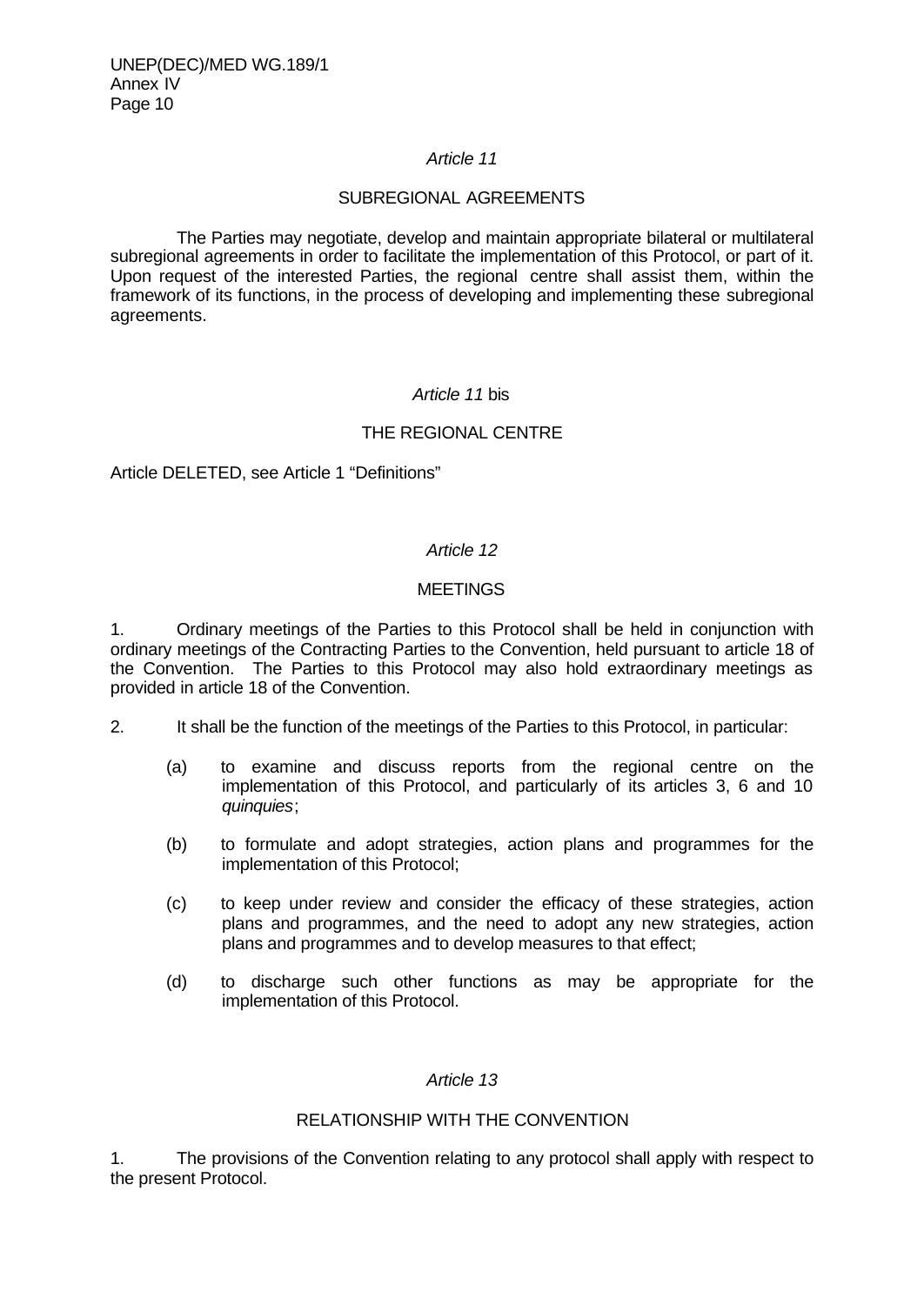2. The rules of procedure and the financial rules adopted pursuant to article 24 of the Convention shall apply with respect to this Protocol, unless the Parties agree otherwise.

### **FINAL PROVISIONS**

### *Article 14*

### EFFECT OF THE PROTOCOL ON DOMESTIC LEGISLATION

The provisions of this Protocol shall not affect the right of Parties to adopt relevant stricter domestic measures for the implementation of this Protocol.

### *Article 15*

### RELATIONS WITH THIRD PARTIES

The Parties shall, where appropriate, invite States that are not Parties to the Protocol and international organizations to cooperate in the implementation of the Protocol.

### *Article 16*

### **SIGNATURE**

This Protocol shall be open for signature at…..on….. and at…..from ……………2001 to …………2002 by any Contracting Party to the Convention.

### *Article 17*

### RATIFICATION, ACCEPTANCE OR APPROVAL

This Protocol shall be subject to ratification, acceptance or approval. The instruments of ratification, acceptance or approval shall be deposited with the Government of Spain, which will assume the functions of Depositary.

### *Article18*

### ACCESSION

As from……., this Protocol shall be open for accession by any Party to the Convention.